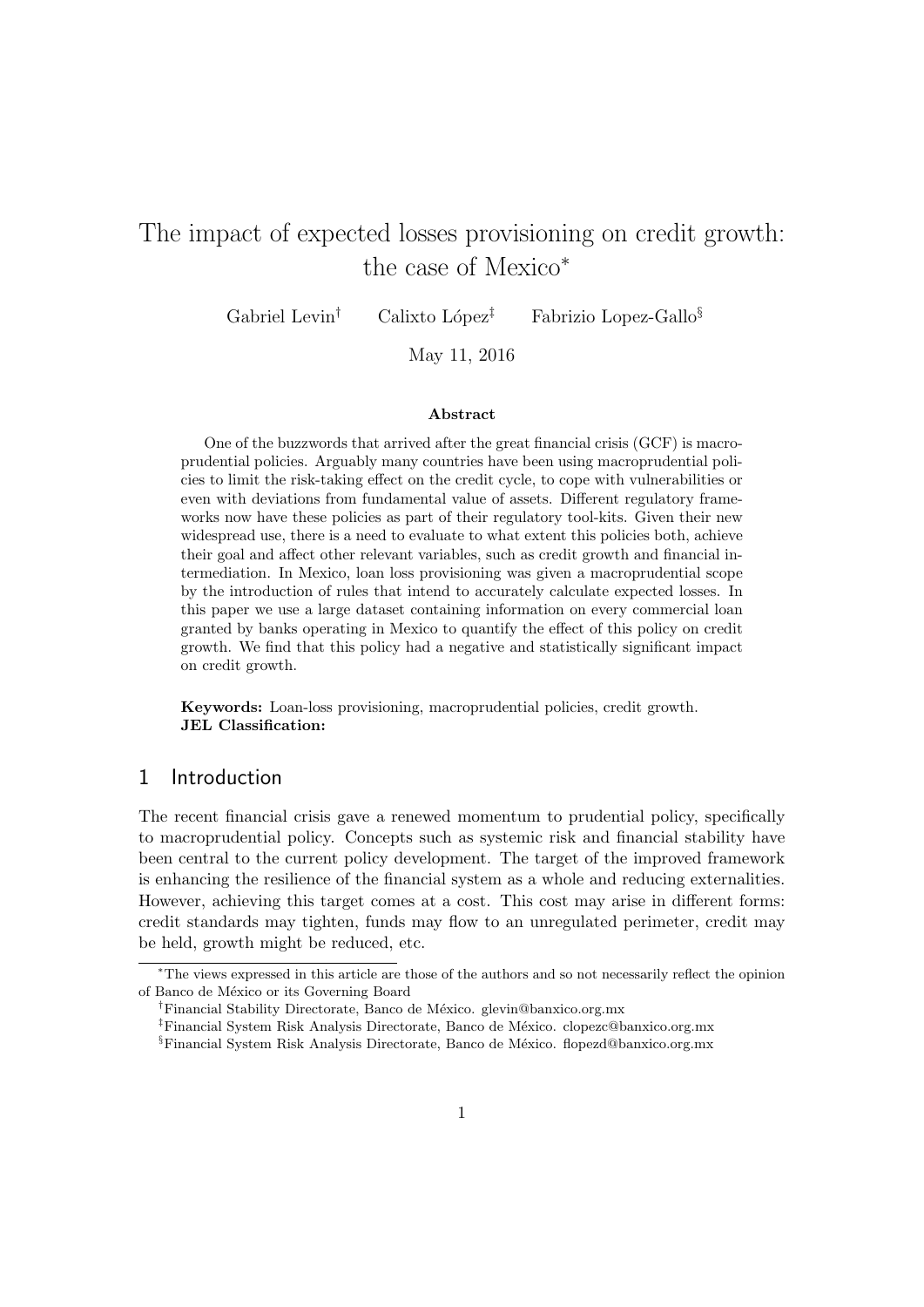A variable that is not necessarily the target of macroprudential policies but is usually affected by them is credit supply. Although the changes in credit supply only affects banks' resilience through the mix of the pool of creditors, most of the recently established pieces of regulation limit both, the resource availability of banks and their ability to allocate them. For example, LTV ratios limit a bank's ability to allocate resources while capital requirements may limit resources availability themselves. Other pieces of regulation may increase the cost of providing credit. This is the case of loan loss provisioning.

The main intention of loan loss provisioning is to equip banks to face losses that can be statistically anticipated, that is, expected losses derived from their activity as credit suppliers. Although having enough provisions to cover expected losses is desirable, calculating the amount to be provisioned for each loan is not trivial. Errors in provisions entail two important risks, either underestimation or overestimation that affect a bank's viability in different ways. If provisions are underestimated, then a bank may not be able to face the losses that could take place and hence would need to make use of capital; if provisions are overestimated, then resources that may be allocated to a more productive end will be idle.

As it was said, estimating expected losses is a non-trivial task. A backward-looking estimation of losses, based in incurred losses, may seem appealing given the simplicity of its calculation and its relative accuracy during normal times. However, during times of credit expansion, backward-looking provisioning methods considerably underestimate losses.

In Mexico, loan loss provisioning used a rather simple and backward-looking estimation technique. Table 1 displays the way provisions used to work. Each loan had to be provisioned as a function of the number of arrears in the loan. This methodology made provisions mimic the non-performing loans portfolio as it may be seen in figure 1. Using the six largest banks, this graph illustrates for the six largest banks<sup>1</sup>, that as expected, the previous provisioning rule closely ressembles the evolution of past due loans, as can be seen on the behavior of lines before the cut-off point shown there, the point in time when the first new provisioning rule became active. And secondly, how after that point, past due loans and provisions start to deviate. With varying degress, this behavior is representative of most banks and most credit portfolios.

The following graph, figure 2 provides a good motivation for the change in provisioning rules. Although the previous rules, based on a backward-looking provisioning system may suffice during normal times, its nature makes them insufficient during credit expansion periods. Figure 2 displays a scatter plot for ex post realized losses (y-axis) and provisions (x-axis) for the consumption credit portfolio of banks operating in Mexico. The 45 degree line indicates when realized losses were under or overestimated. As it may be noticed, during periods of stability on credit growth, this methodology accurately estimates losses; however, during periods of credit expansion, losses are considerably underestimated.

To solve this, the Mexican regulator introduced a new provisioning methodology

<sup>&</sup>lt;sup>1</sup>This banks account for more than  $75\%$  of total assets in the Mexican Financial System.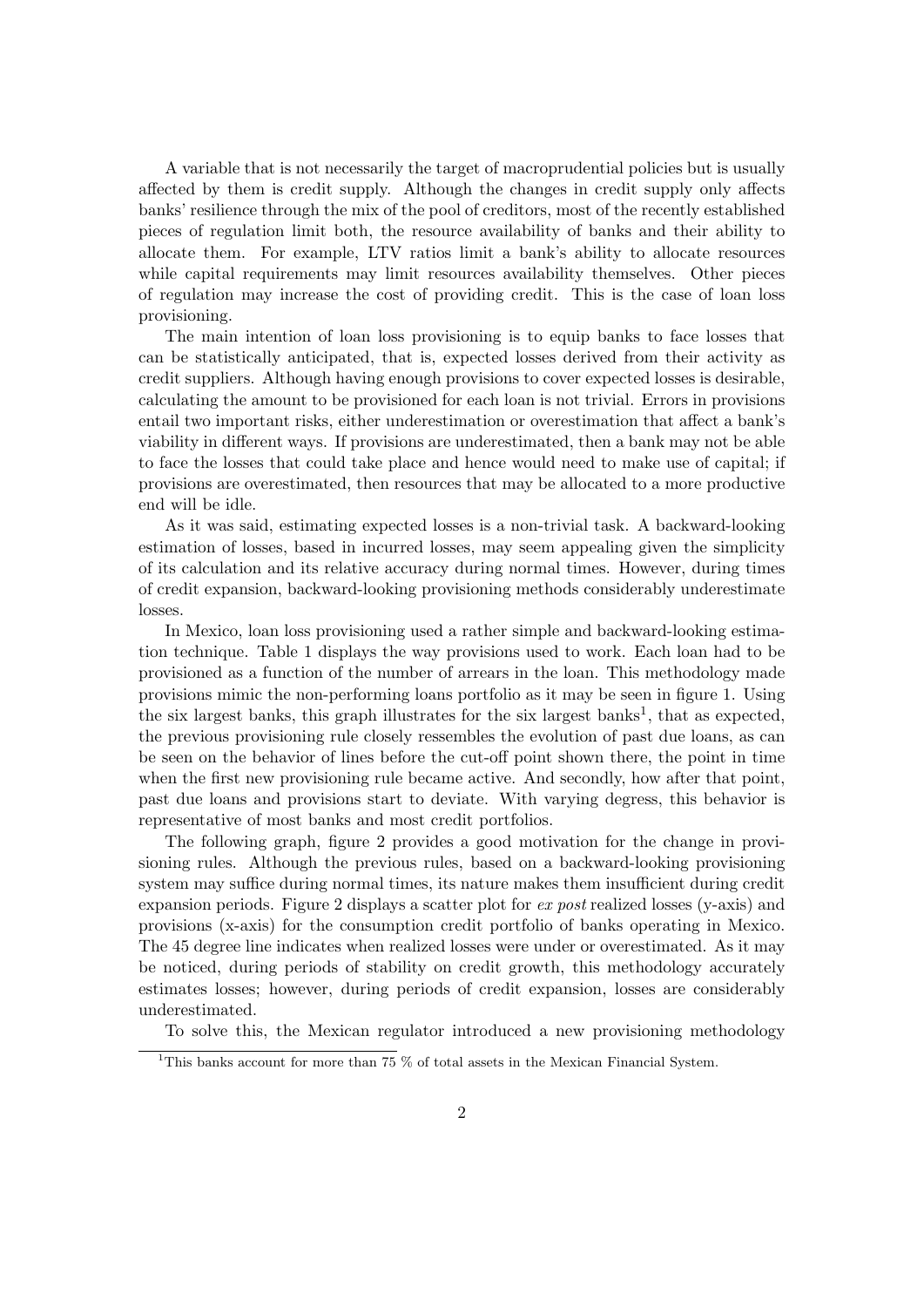

Figure 1: Loan loss provisions and non-performing loans consumption credit portfolio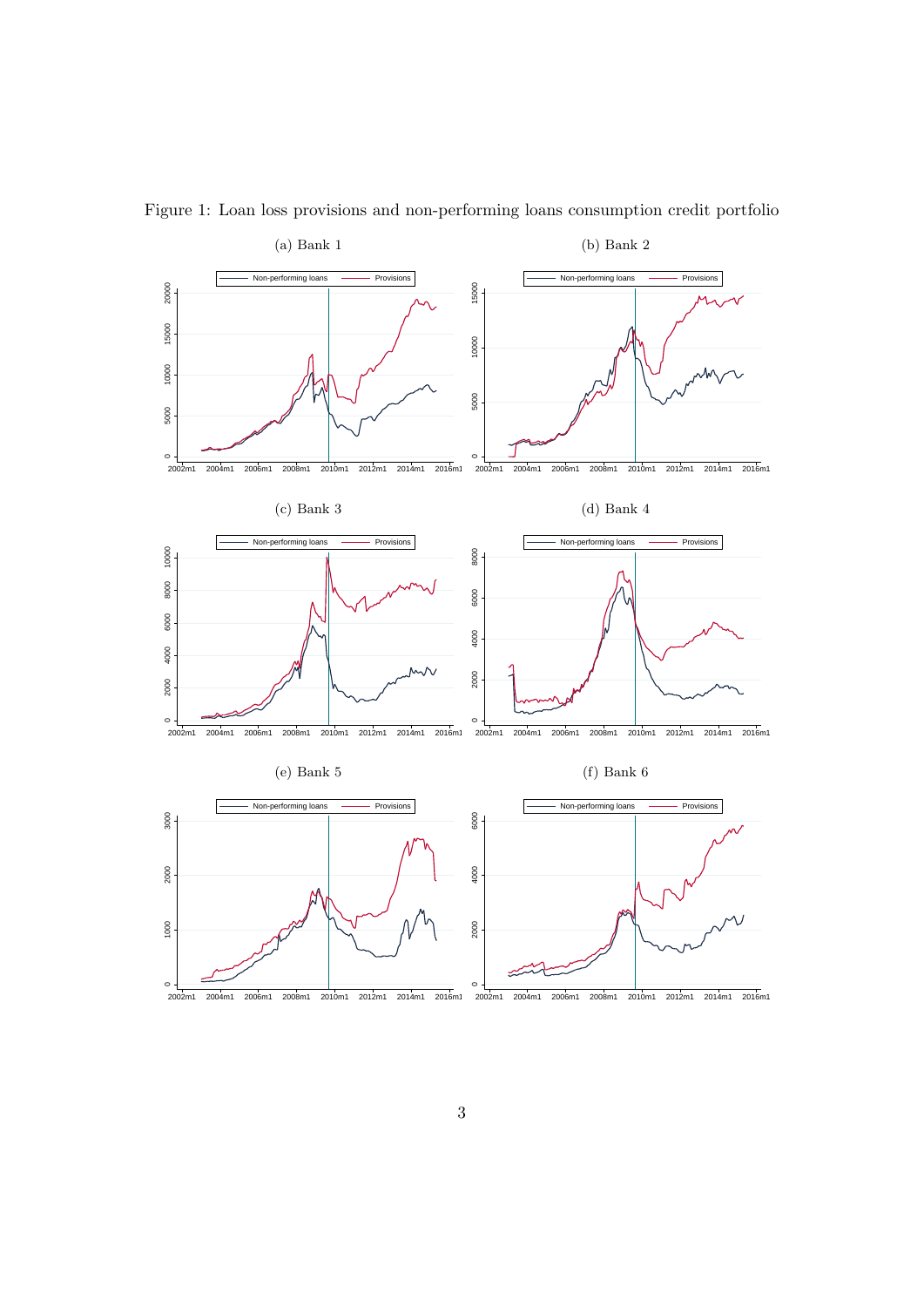| Arrears        | Provisioning Proportion |
|----------------|-------------------------|
|                | 0.01                    |
| 1              | 0.1                     |
| $\overline{2}$ | 0.45                    |
| 3              | 0.65                    |
| 4              | 0.75                    |
| 5              | 0.8                     |
| 6              | 0.85                    |
| 7              | 0.9                     |
|                | 0.95                    |
|                |                         |

Table 1: Old provisioning rules for credit card portfolio

that intends to increase the accuracy of provisions<sup>2</sup>. It uses econometric techniques to estimate the probability of default, exposure at default, and loss given default of each credit to obtain expected losses as a product of this three factors. [Flores et al., ] gives a detailed explanation of this new methodology.Though this is in origin a microprudential policy, it is possible arguing that it is used with a macroprudential scope in mind. As has been widely discussed macroprudential policies are those aiming to mitigate systemic risk. This new set of provisioning rules contribute to this overarching goal by addressing a potential structural risk, the misestimation of credit losses, making banks constitute provisions in a more accurate and flexible way, and also allows banks to make a more efficient use of capital for both, prudential and business purposes<sup>3</sup>. Although it is not necessarily true that this new methodology accurately calculates losses, it is true that it has increased the amount that should be provisioned for each loan, thus making credit supply more costly. Figure 3 sheds light on this. Although not every point in the graph is over the the 45 degree line, the distance to it has substantially decreased.

To further illustrate the fact that the activation schedule of these new requirements apparently didn't target specific sectors<sup>4</sup>, figure 4 shows the evolution of the main credit concepts. One of the features shown in this graph is one of the motivation of this work: the fact that there is not an obvious effect caused by the introduction of provisioning rules however a more detail analysis shows that there are indeed differences, if not in growth rates, at least in composition.

For instance, ever since this new piece of regulation has been active, the distribution of growth of loans granted to the same borrower has moved downwards. Figure 5 shows,

<sup>2</sup>This following international best practices. In 2009 IASB began developing new accounting rules for financial instruments IFRS-9 which substitute IAS39 including a new forward looking methodology based on expected losses to determine credit loss provisions

<sup>3</sup>Misestimated credit losses may be considered unexpected losses and banks account for these losses with capital

<sup>4</sup>The new provisioning rules were introduced in a gradual fashion: credit cards on October 2009; other consumption-related loans and mortgage on March 2011; credits granted to state and local governments October 2011; and commercial loan on December 2013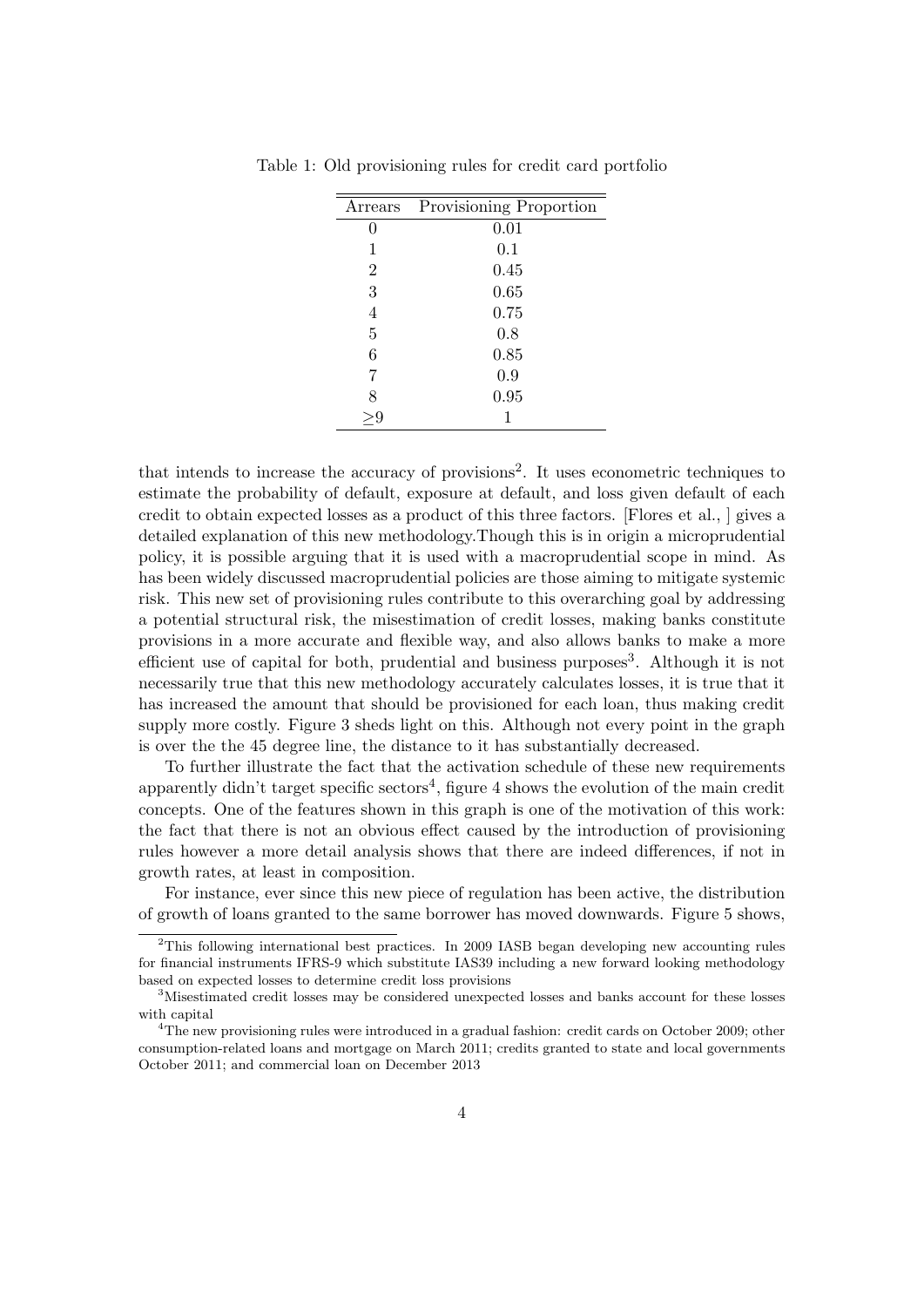Figure 2: Losses and provisions during regular and credit expansion periods for the consumption portfolio



"Regular times" considers the period January 2003-December 2005 while "credit expansion" considers the period January 2007-December 2008

in no particular order, box-plots for these distributions for seven banks before and after the introduction of the new policy.

At the time period considered by this analysis, in Mexico were operating 45 banks, though the top 7 hold around 80% of total assests. Though still very concentrated, there are banks of different sizes granting commercial credit, though for obvious reasons relatively larger credits tend to be given by larger banks.

In this paper we use a dataset that contains information on every single commercial loan granted by banks operating in Mexico to evaluate what fraction of this decrease in credit growth may associated to this change in policy. We find a negative and significant effect of this policy when considering four subsamples of our dataset when it is divided according to currency denomination of the loan and size of the firm that engaged in the loan. In what is next this paper is divided in the following way: section 3 describes the data we use and our empirical strategy, section 4 analyzes our results and section 5.

## 2 Literature Review

Given the renewed momentum that macroprudential policies have gained after the recent financial crisis, there is a new literature strand that is interested in exploring the effects that this type of policies might have on the economy as a whole, in particular in terms of credit supply and risk-taking. This renewed strand of the literature is of interest for both, policymakers and academics, alike. The main challenge in this kind of analysis is data availability, the lack of data may be due to the recent introduction of macroprudential policies or because that countries that have more experience in this area do not collect the data needed for the analysis.

In terms of the literature, this paper is closer to that of [Flores et al., ] in the sense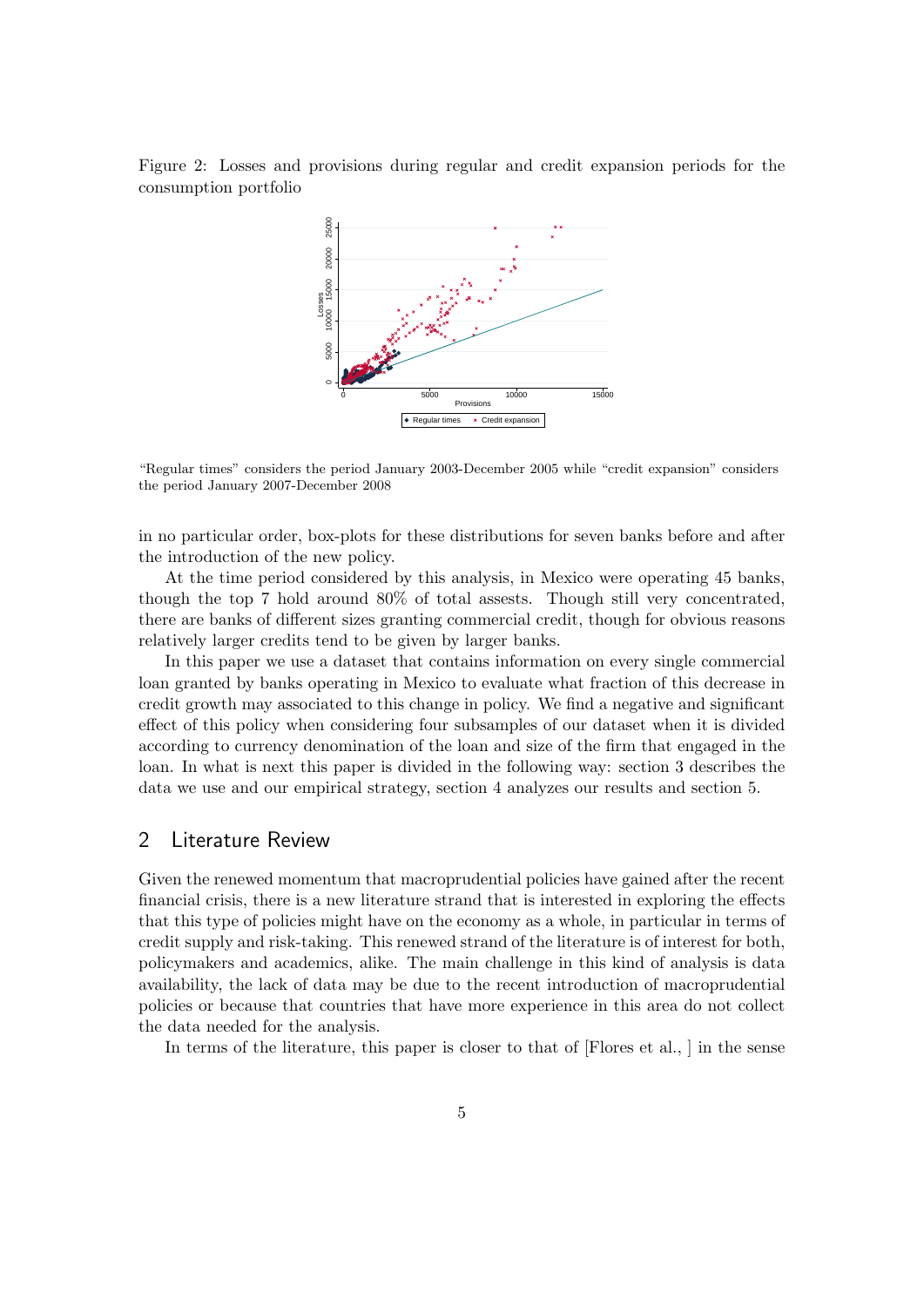

Figure 3: Losses and provision of the consumption portfolio considering the old and the new provisioning rules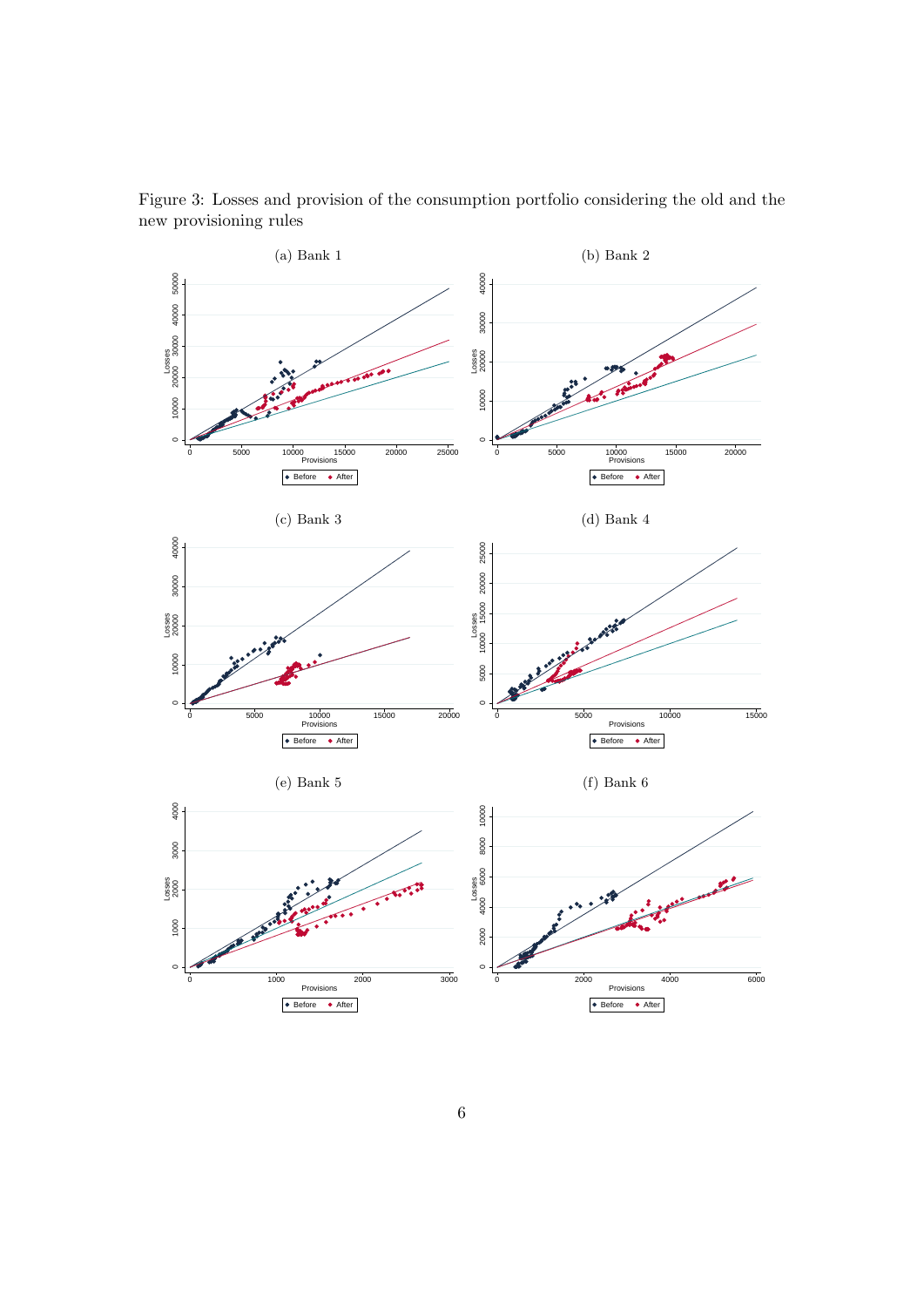



Figure 5: Credit account growth for commercial loans of selected banks

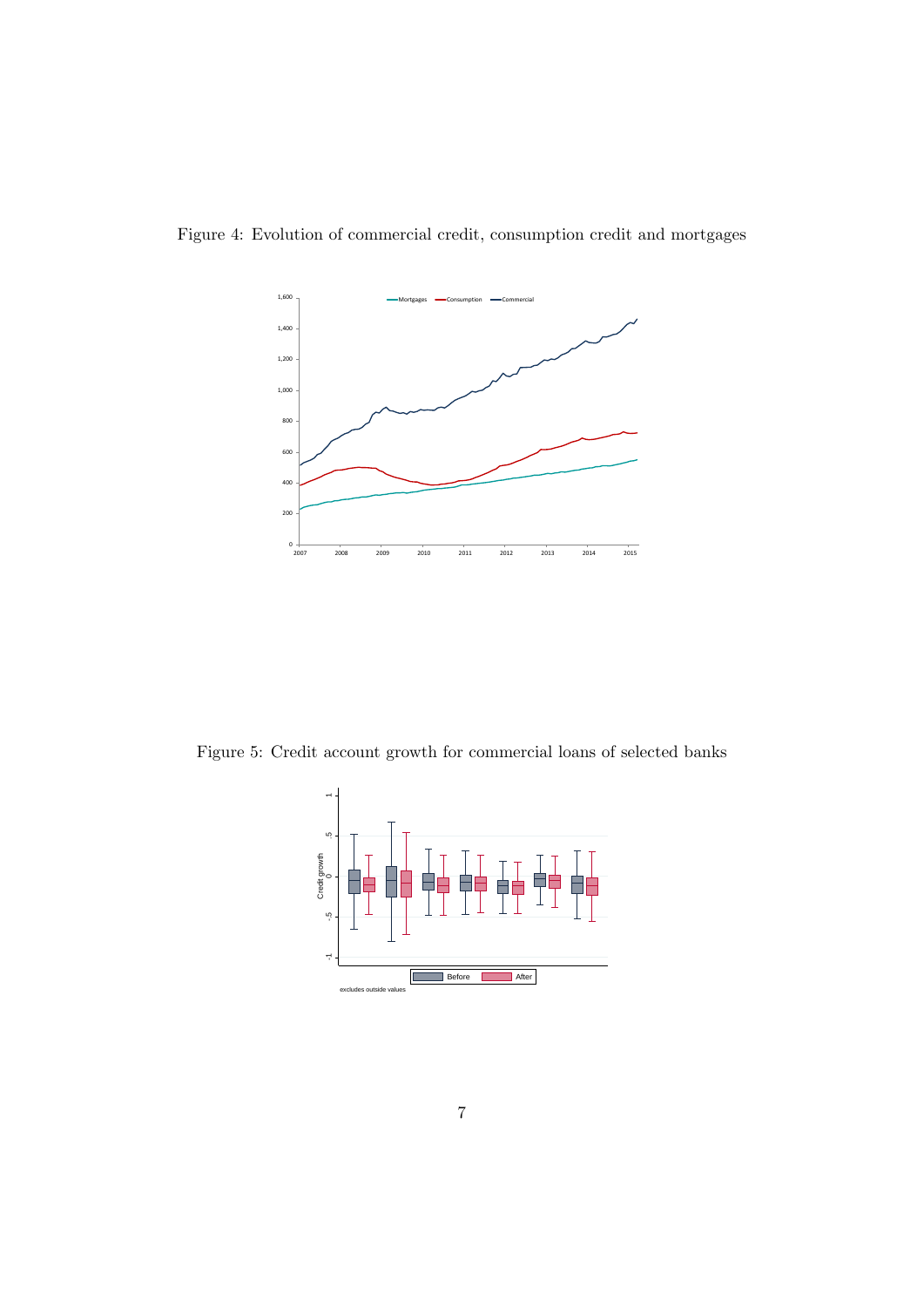that they both study the same regulatory change, namely the introduction of Expected Losses Provisioning in Mexico. However, their study intends to relate this kind of estimations with systemic risk, while ours measures the effect of them on credit growth. [Levin Konigsberg, 2015] analyses the effect of forward looking provisions based on expecte losses in a general equilibrium context, finding this kind of measures welfare improving.

Considering the subject of the effectiveness of macroprudential policies, using a panel of countries, [Cerutti et al., 2015] find that this kind of regulations reduce credit growth. This paper uses creditor-level data to measure the effect of a specific policy and finds results in the same line. Using bank-level data, [Claessens et al., 2013] find macroprudential policies to be effective in different dimensions.

The effect of financial regulation may differ by country type. In particular, [Tovar Mora et al., 2012] find reserve requirements to have a transitional effect on credit growth in latin America.

## 3 Data and Empirical Strategy

To asses the impact of this change in provisioning rules on credit growth we use a panel of credit information at the bank-creditor relationship level. Our dependent variable is therefore the log-change of the total amount (the sum of the loans) owed by creditor  $i$  to bank b at time t. Notice that the same creditor  $i$  may have an active account at banks  $b$  and  $b'$  at the same time. This information is extracted from regulatory report R04C.

This report contains the current status of all loans given by commercial banks operating in Mexico to firms and individuals with commercial activity<sup>5</sup>. Although banks report this information on a monthly basis, we use a quarter cut of the data so we can match it with macro variables that are usually reported on a quarterly basis. Also, we leave out of our sample one percent outliers from each tail of the distribution of our dependent variable. Most of the observations that are left out from the sample are observations that yield dramatic log-changes, many of them possibly due to reporting errors<sup>6</sup>. Our final dataset includes over 630 thousand different creditor-bank relationships that generate on the time that our sample spans (from the third quarter of 2009 to the first quarter of 2015) around six million data points.

Our control variables are all taken from publicly available sources. We use balancesheet information from the Mexican Supervisor, the National Banking and Securities Commission (CNBV, in Spanish) and macro variables from Banco de México's databases. Table 2 displays summary statistics for the variables we use. In the analysis that we develop on the next section we divide our sample into four sub-samples according to the currency in which loans are denominated and if they are given to large or small and medium firms<sup>7</sup>. Table 3 shows how observations are distributed among this categories

 $5$ That is, persons that get the loan on their names, but the destination of the loan is business oriented. It is important to make this distinction between typical household loans such as consumption credits and mortgages.

 ${}^6\mathrm{Such}$  as misplaced decimals.

<sup>7</sup>The Mexican regulation establishes how firms are to be catalogued according to their size, in a rule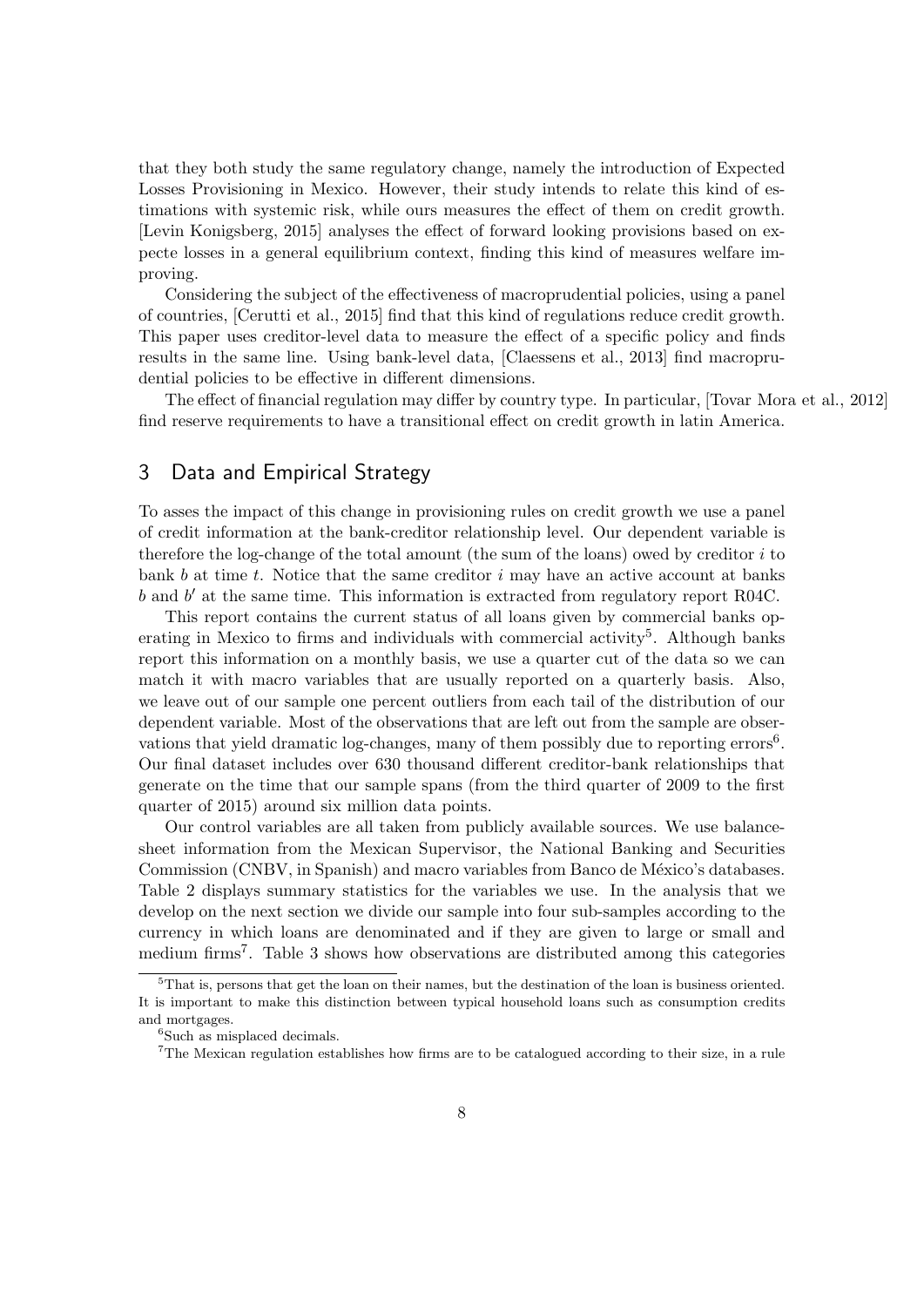while table 4 displays descriptive statistics for the dependent variable on each subsample. The negative sign on the mean has to do with the way the balance of the loans a firm owes to a bank evolves. Suppose that firm  $i$  owes one hundred pesos to bank  $b$ , it then takes an additional one hundred pesos loan, then the log-change on individual i's account will be roughly one hundred percent. If the total amount of the loan is then paid in four fifty peso payments, the log changes for this account will be -25, -33, -50, -100 yielding a negative mean.

This is an approapiate empirical setting for several reasons. The regulatory change can be considered exogenous given that it was part of a predetermined schedule of changes following an update process of regulatory practices in Mexico to standardize Mexican regulation to internationa best practices; and second, the use of individual level data allows to control for other unobserved individual characteristics that may be causing some of the changes, hence improving the quality of the estimation. Even though the time horizon considered for the analysis covers the aftermath of the crisis, the worst effects of the financiala crisis had already been realized and hence the period covers an already stable period.

| Variable                | Mean          | S. D.        |
|-------------------------|---------------|--------------|
| $\Delta$ policy_rate    | $-0.0681$     | 0.1756       |
| $\Delta$ log_gdp        | 0.0052        | 0.0276       |
| $f_{\rm X}$             | 13.07         | 0.8253       |
| current_acc             | $-5.86E + 07$ | $3.97E + 07$ |
| VIX                     | 19.0155       | 7.1828       |
| log_assets              | 10.74         | 1.71         |
| roa                     | $0.44\%$      | 3.17%        |
| liquidity               | 0.5397        | 0.2465       |
| funding                 | 0.5135        | 0.2709       |
| $c$ -ratio <sup>†</sup> | 16.28         | 20.08        |

Table 2: Summary Statistics

†Median shown in place of mean.

Table 3: Observations by subsample

|         | Large   | Medium/Small |
|---------|---------|--------------|
| Local   | 144,937 | 5'726,194    |
| Foreign | 21.727  | 31,358       |

Our empirical strategy uses the dataset described above in a fixed effects model to evaluate the impact of tighter provisioning policies on credit growth. To this end we

based on the number of employees and firm revenue. We rely on banks reporting of these numbers.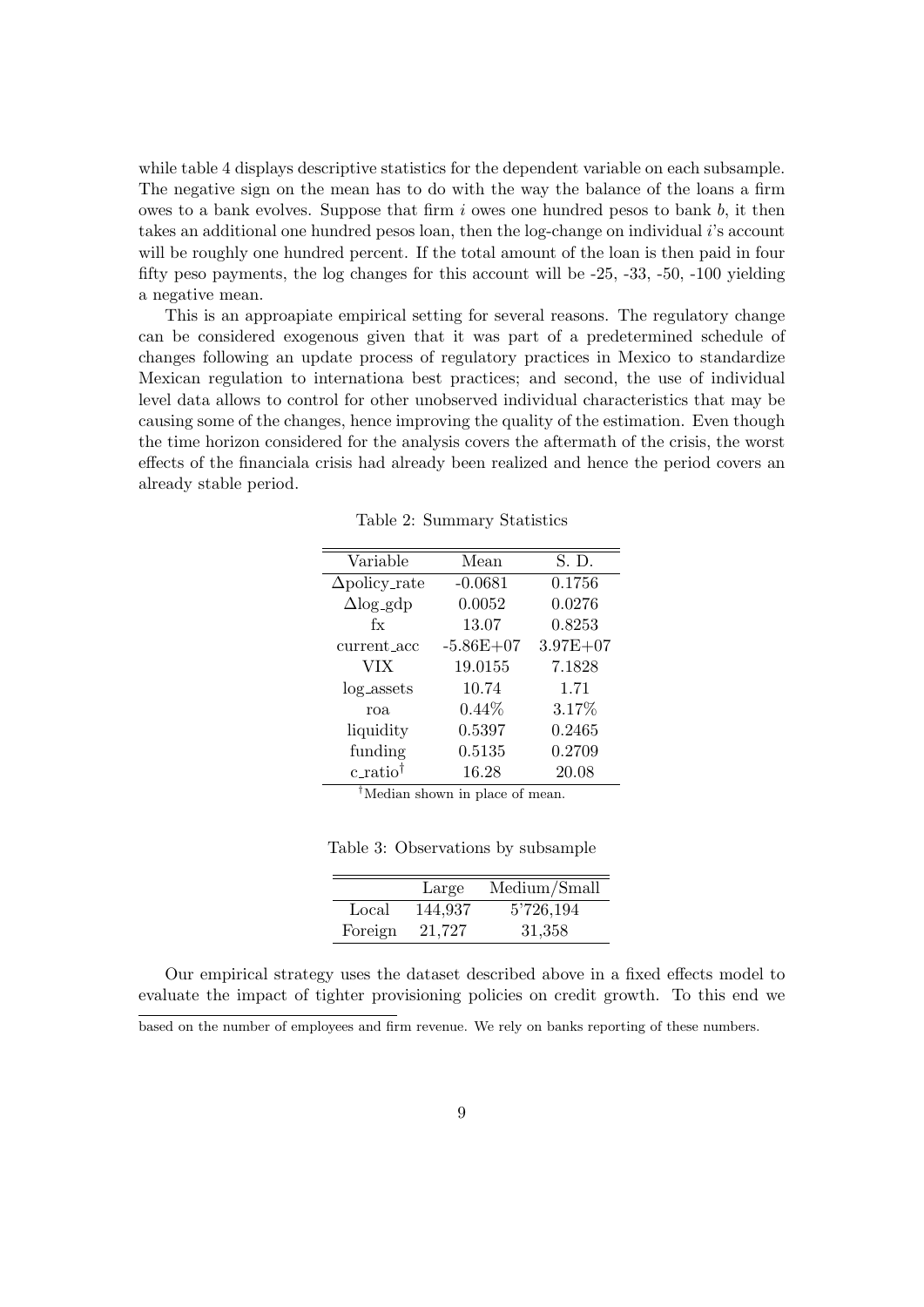Table 4: Dependent variable summary statistics

|         |       | Large          | Medium/Small |
|---------|-------|----------------|--------------|
| Local   | Mean  | $-0.053$       | $-0.068$     |
|         | S. D. | 0.505          | 0.56         |
| Foreign |       | Mean $-0.0274$ | $-0.0331$    |
|         | S. D. | 0.5597         | 0.5332       |

estimate the following equations:

$$
\Delta \log credit_{ibt} = \alpha_{ib} + \delta_t + \delta_t^m + \delta_t^n + X_t'\beta_{1t} + Y_{bt}'\beta_{2t} + \sum_{j=1}^4 q_{jt} + \varepsilon_{ibt}
$$

Where  $\alpha_{ib}$  are fixed effects by creditor-bank relationship;  $\delta$  is our variable of interest, a dummy variable that takes value equal to one from the moment the new provisioning rules where put in place and for the banks that follow this rules;  $\delta_t^m$  and  $\delta^n$  are dummy as well meant to capture the effect of the internal methodology that are used by banks number *n* and *m* respectively in our list of banks<sup>8</sup>. Vector  $X_t$  includes covariates that vary across time but not across bank or creditor, namely macro variables. It considers the change in policy rate, log-change in GDP, MXN/USD exchange rate, the current account and the VIX. Vector  $Y_{bt}$  contains bank balance sheet variables: liquidity, measured as the ratio of deposits and cash to assets; funding structure, measured as the ratio of deposits to liabilities; the log of assets; Return on Assets (ROA); and capital adequacy ratio. It is important to notice that the fixed effects on the model capture the longterm relationship between a creditor and bank thus containing information such as how persistent is this account for a creditor and that could be important when choosing to incur in default in a specific loan.

We also estimate how the new provisioning rules interact with some variables that become relevant in terms of analysing the effect of a change in policy. Specifically we estimate the interaction between provisioning and growth in order to asses the cyclical implication of the policy and the interaction between this policy an monetary policy to evaluate any possible impact on the transmission channels of monetary policy.

#### 4 Results

Table 5 contains our the results for our baseline specification in local currency. The first column considers the baseline specification with our full sample, the second one uses the large firm subsample and the third one the small firm subsample. The fourth columns contains a robustness check that controls for the way that economic activity impact each type of firm. To achieve this we add to the baseline specification interaction terms between the firm's sector of economic activity<sup>9</sup> and GDP's sectoral growth.

<sup>&</sup>lt;sup>8</sup>These banks were authorized to use their own internal models to compute their provisions.

<sup>9</sup>For firm's sector of economic activity we consider one of ten possible categories.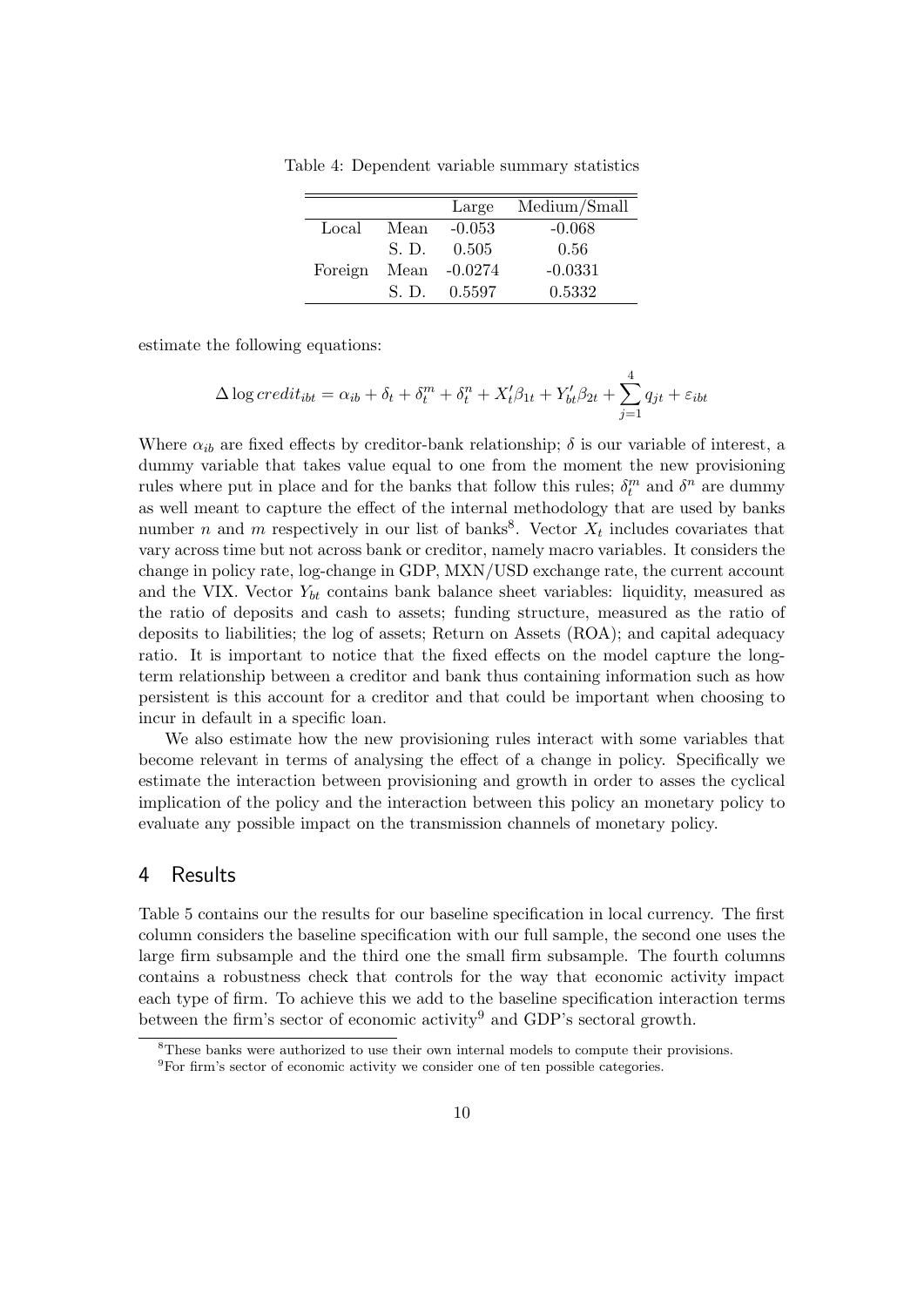Our results indicate that the new provisioning rules have a negative and significant impact on credit growth. When the analysis is done by subsamples, the effect on medium and small-sized firms is larger than the one on large sized-firms. Antoher interesting feature of our results is that banks that use internal methodologies to calculate loan loss provisions have an advantage over those that use the regular methodology; bank  $n$ even has a positive impact from the change in provisioning rules when the large firm subsample is considered. The other controls in our specification have the expected sign. Regarding the other controls, there are a few findings worth mentioning. The lack of significance of the monetary policy control may be due to the fact that during the time period considered in our sample, there has been only loosening of monetary policy, hence not enough variability. Given the relative lack of competition on the banking sector in Mexico, monetary policy tends to have a large impact when rates are increased but no effect when these are decreased. Although the negative sign on log assets seems counterintuitive, it is not. Large banks have less space and incentives to grow whilel smaller banks are still developing. Finally, the lack of significance on the capital ratio is due to the fact that this restriction is non-binding for any of the banks in the Mexican banking system, as most of them hold capital well above the regulatory minimum.

The results for our estimation for dollar-denominated loans are shown in table 6. In this case the effect of the policy on credit growth is smaller in magnitude and has a larger p-value. Moreover, the policy has no effect on large firms that borrow in dollars, arguably due to some inherent advantages of this kind of firms, for example, the possibility of funding abroad. Also, for this kind of loans there is evidence of advantage when using internal methodologies. When considering the complete sample, the use of internal methodologies allowed bank n to increase credit while reducing credit for the rest of the banks and having no effect on bank m. Also, the new methodology had a positive significant effect for both of the banks that use internal methodologies. Although, the coefficient for bank m is large than that of the regular provisioning rules, a test show that the difference between this two is not statistically significant.

Table 7 shows the results for estimations in which the new provisioning policy is interacted with the change on policy rate and growth. Although, the results for monetary policy suggest that the transmission mechanism not only fails to have an effect, but has the opposite effect than the desired one, this is possibly due to the fact that our sample covers only an episode where monetary policy was exceptionally loose. The interaction between the new provisioning rules and credit growth implies rather interesting results. Although there is no marginal effect from the policy through growth, there is for those banks that use their own rules. In fact, the rules implemented by this banks are countercyclical, a desired feature of macroprudential policies.

As it may be seen in tables 8, 9, and 10, our main results do not drastically change when we estimate a random effects model instead of a fixed effects one.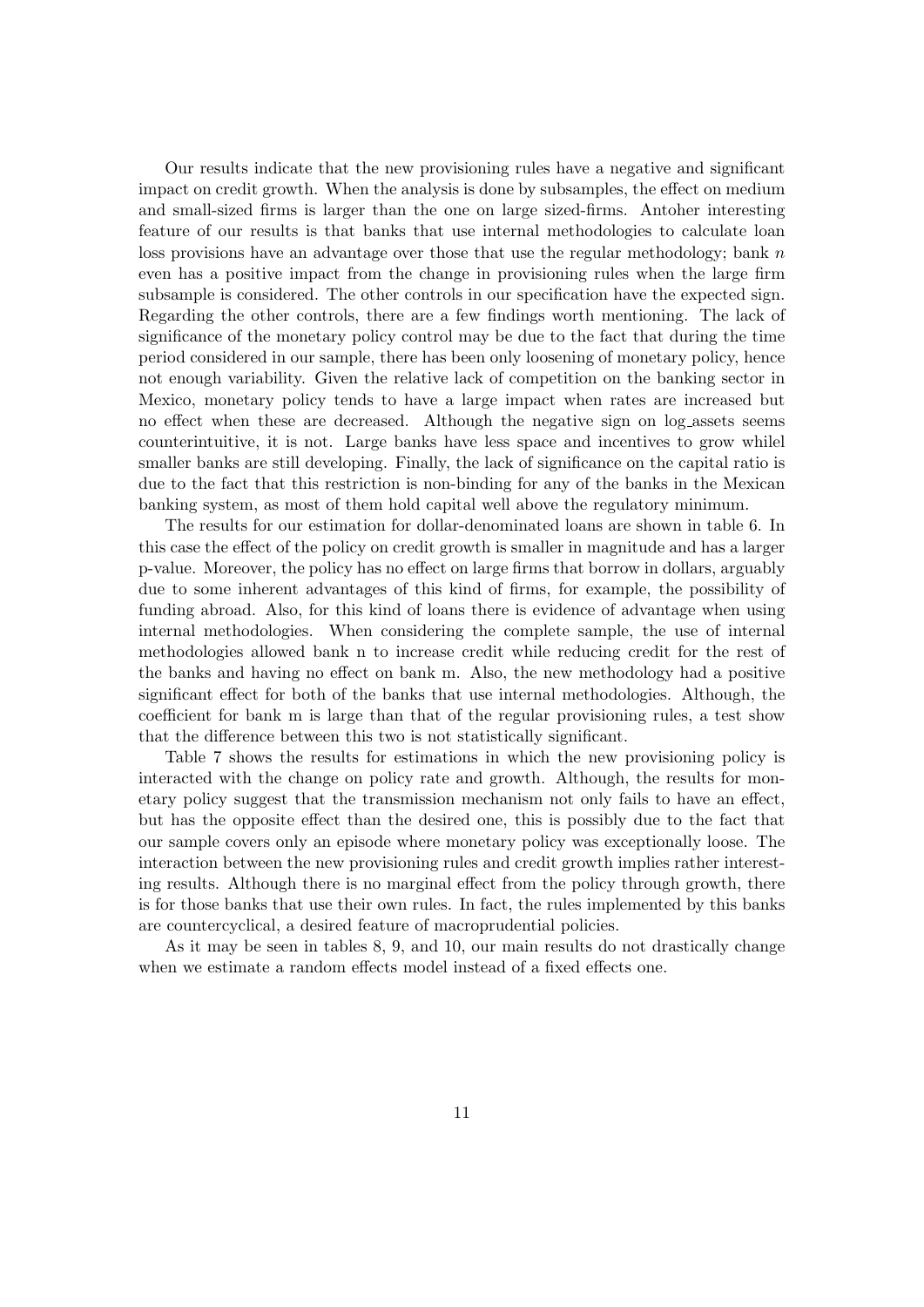|                                        | All           | Large         | Medium        | Sectoral Growth |
|----------------------------------------|---------------|---------------|---------------|-----------------|
| $\delta_{bt}$                          | $-0.0259***$  | $-0.0136*$    | $-0.0263***$  | $-0.0294***$    |
|                                        | (0.00646)     | (0.00698)     | (0.00668)     | (0.00599)       |
| $\delta_{bt}^m$                        | $-0.00354$    | $-0.0123**$   | $-0.00313$    | $-0.00709$      |
|                                        | (0.00712)     | (0.00487)     | (0.00734)     | (0.00579)       |
| $\delta_{bt}^n$                        | $0.0181*$     | $0.0311***$   | $0.0179*$     | $0.0159*$       |
|                                        | (0.00936)     | (0.00592)     | (0.00975)     | (0.00895)       |
| $\Delta$ log_gdp <sub>t</sub>          | $-0.0487$     | $-0.0521$     | $-0.0498$     | 1.082           |
|                                        | (0.169)       | (0.142)       | (0.175)       | (0.966)         |
| $\Delta$ policy_rate <sub>t</sub>      | $-0.00684$    | $0.0318***$   | $-0.00773$    | $-0.0140$       |
|                                        | (0.0107)      | (0.0107)      | (0.0110)      | (0.0151)        |
| $Current\_Acc_t$                       | $4.88e-10***$ | $3.77e-10***$ | $4.92e-10***$ | $5.66e-10***$   |
|                                        | $(1.09e-10)$  | $(7.31e-11)$  | $(1.11e-10)$  | $(1.23e-10)$    |
| $\mathbf{FX}_t$                        | $-0.0176***$  | $-0.0197***$  | $-0.0175***$  | $-0.0227***$    |
|                                        | (0.00455)     | (0.00249)     | (0.00467)     | (0.00650)       |
| $VIX_t$                                | $0.00218***$  | $0.00190***$  | $0.00219***$  | $0.00249***$    |
|                                        | (0.000529)    | (0.000405)    | (0.000546)    | (0.000583)      |
| $log\_asserts_{t-1}$                   | $-0.0766**$   | $-0.00376$    | $-0.0828**$   | $-0.0626*$      |
|                                        | (0.0322)      | (0.0254)      | (0.0337)      | (0.0349)        |
| $c$ -ratio <sub><math>t-1</math></sub> | $0.00222**$   | $0.00213*$    | $0.00224**$   | $0.00262**$     |
|                                        | (0.00103)     | (0.00107)     | (0.00108)     | (0.00115)       |
| funding $t-1$                          | $-0.101$      | $-0.0443$     | $-0.102$      | $-0.0248$       |
|                                        | (0.158)       | (0.107)       | (0.159)       | (0.129)         |
| liquidity $t-1$                        | 0.0241        | 0.0503        | 0.0184        | $-0.0639$       |
|                                        | (0.158)       | (0.117)       | (0.159)       | (0.102)         |
| $\text{roa}_{t-1}$                     | $-0.00308$    | $-0.00342$    | $-0.00317$    | $-0.00504$      |
|                                        | (0.00251)     | (0.00299)     | (0.00262)     | (0.00338)       |
| Constant                               | $1.174**$     | 0.191         | $1.259**$     | $1.085**$       |
|                                        | (0.452)       | (0.324)       | (0.473)       | (0.468)         |
| Creditor-Banf Fe                       | Yes           | Yes           | Yes           | Yes             |
| Seasonal Dummies                       | Yes           | Yes           | Yes           | Yes             |
| <b>Clustered Standard Errors</b>       | By bank       | By bank       | By bank       | By bank         |
| Observations                           | 5100904       | 128802        | 4972102       | 5100904         |
| $R^2$                                  | 0.005         | 0.004         | 0.005         | 0.005           |

Table 5: Baseline estimation in local currency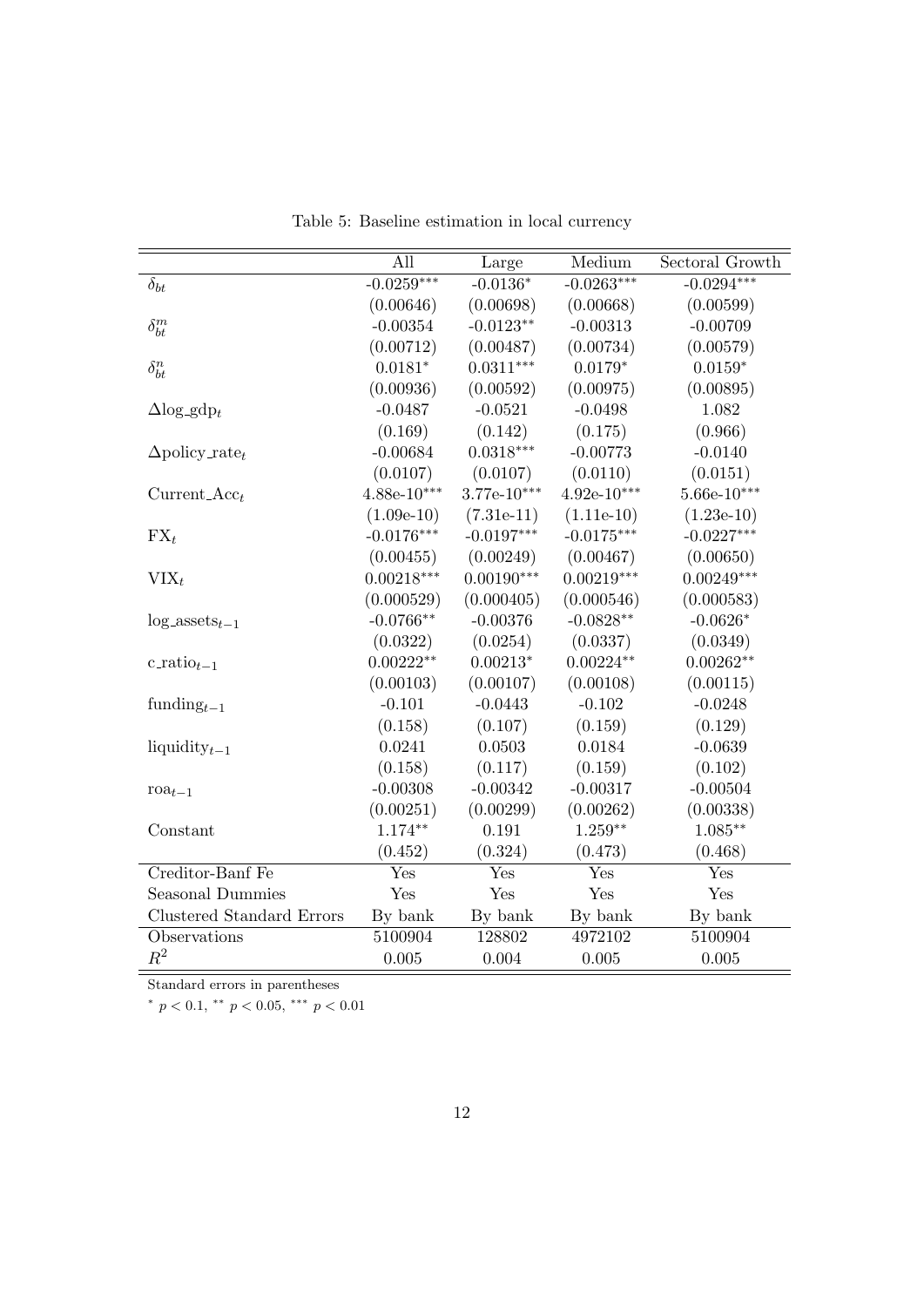|                                        | All          | Large        | Medium       | Sectoral Growth |
|----------------------------------------|--------------|--------------|--------------|-----------------|
| $\delta_{bt}$                          | $-0.0192**$  | $-0.0142$    | $-0.0233*$   | $-0.0231**$     |
|                                        | (0.00849)    | (0.0173)     | (0.0125)     | (0.00983)       |
| $\delta_{bt}^m$                        | $-0.00393$   | $0.0327*$    | $-0.0270**$  | $-0.00691$      |
|                                        | (0.0115)     | (0.0189)     | (0.0118)     | (0.0123)        |
| $\delta_{bt}^n$                        | $0.0182*$    | $0.0413***$  | 0.00461      | 0.0154          |
|                                        | (0.00930)    | (0.0123)     | (0.0119)     | (0.0103)        |
| $\Delta$ log_gdp <sub>t</sub>          | $-0.229$     | 0.0618       | $-0.388$     | 0.308           |
|                                        | (0.437)      | (0.579)      | (0.481)      | (1.001)         |
| $\Delta$ policy_rate <sub>t</sub>      | $-0.0184$    | 0.0243       | $-0.0470$    | $-0.0386$       |
|                                        | (0.0297)     | (0.0283)     | (0.0465)     | (0.0447)        |
| Current $Acc_t$                        | $3.46e-10*$  | 1.99e-10     | $4.80e-10**$ | $3.65e-10**$    |
|                                        | $(1.84e-10)$ | $(1.54e-10)$ | $(2.08e-10)$ | $(1.65e-10)$    |
| $\mathbf{FX}_t$                        | $-0.0179**$  | $-0.0194**$  | $-0.0174**$  | $-0.0209***$    |
|                                        | (0.00707)    | (0.00904)    | (0.00813)    | (0.00701)       |
| $VIX_t$                                | $0.00314***$ | 0.00203      | $0.00402***$ | $0.00384***$    |
|                                        | (0.000614)   | (0.00132)    | (0.000776)   | (0.000775)      |
| $log\_asserts_{t-1}$                   | $-0.0696*$   | $-0.0983$    | $-0.0477$    | $-0.0646*$      |
|                                        | (0.0355)     | (0.0577)     | (0.0389)     | (0.0352)        |
| $c$ -ratio <sub><math>t-1</math></sub> | $-0.0000602$ | $-0.0000913$ | $-0.000209$  | $-0.0000608$    |
|                                        | (0.000334)   | (0.000859)   | (0.000339)   | (0.000333)      |
| funding $t-1$                          | $-0.0438$    | $-0.271$     | 0.111        | $-0.00787$      |
|                                        | (0.106)      | (0.193)      | (0.144)      | (0.113)         |
| liquidity $t-1$                        | $-0.0258$    | 0.188        | $-0.178$     | $-0.0776$       |
|                                        | (0.110)      | (0.157)      | (0.148)      | (0.111)         |
| $\text{roa}_{t-1}$                     | $-0.00445$   | $-0.00855$   | 0.00103      | $-0.00604$      |
|                                        | (0.00420)    | (0.00527)    | (0.00730)    | (0.00459)       |
| Constant                               | $1.105***$   | $1.541**$    | 0.787        | $1.065**$       |
|                                        | (0.476)      | (0.736)      | (0.541)      | (0.472)         |
| Creditor-Bank FE                       | Yes          | Yes          | Yes          | Yes             |
| Seasonal Dummies                       | Yes          | Yes          | Yes          | Yes             |
| Clustered standard errors              | By bank      | By bank      | By bank      | By bank         |
| Observations                           | 44776        | 18770        | 26006        | 44776           |
| $R^2$                                  | 0.006        | 0.007        | 0.007        | 0.009           |

Table 6: Baseline estimation in foreign currency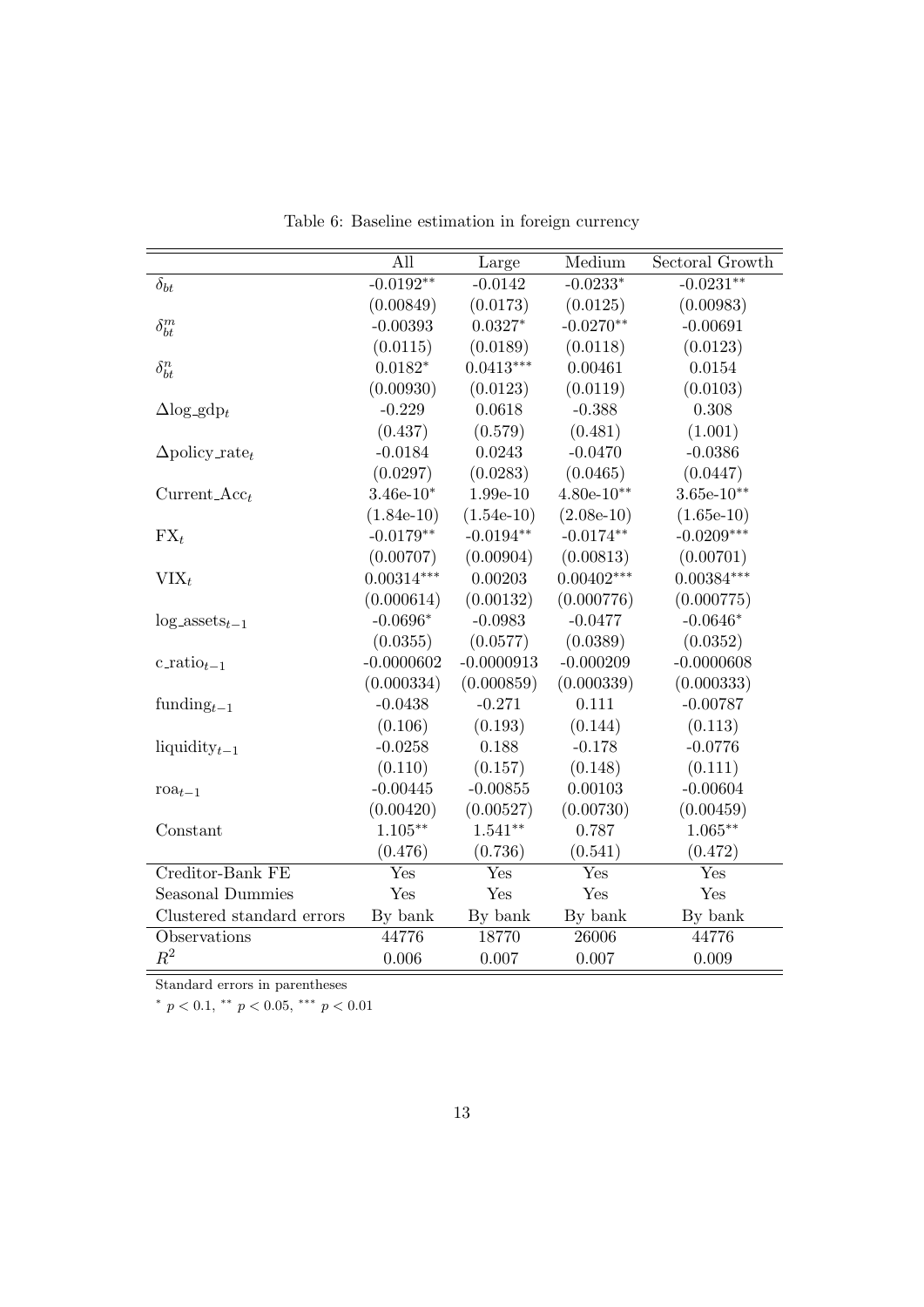|                                                          | (1)           | (2)           | (3)          | (4)          |
|----------------------------------------------------------|---------------|---------------|--------------|--------------|
| $\delta_{bt}$                                            | $-0.0188$     | $-0.0190***$  | $-0.0126$    | $-0.00273$   |
|                                                          | (0.0124)      | (0.00649)     | (0.0106)     | (0.00788)    |
| $\delta_{bt}^m$                                          | 0.00333       | 0.00547       | $-0.0154$    | 0.0142       |
|                                                          | (0.0113)      | (0.00777)     | (0.0170)     | (0.0125)     |
| $\delta_{bt}^n$                                          | $0.0326***$   | $0.0272***$   | $0.0297**$   | $0.0302***$  |
|                                                          | (0.0118)      | (0.00982)     | (0.0116)     | (0.00780)    |
| $\Delta$ log_gdp <sub>t</sub>                            | $-0.144$      | $-0.277$      | $-0.277$     | $-0.698$     |
|                                                          | (0.146)       | (0.184)       | (0.471)      | (0.672)      |
| $\Delta$ log_gdp <sub>t</sub> $\times$ $\delta_{bt}$     |               | $-0.212$      |              | $-1.214**$   |
|                                                          |               | (0.211)       |              | (0.476)      |
| $\Delta$ log_gdp <sub>t</sub> $\times$ $\delta_{bt}^m$   |               | $-0.721***$   |              | $-1.352***$  |
|                                                          |               | (0.228)       |              | (0.343)      |
| $\Delta$ log_gdp <sub>t</sub> $\times$ $\delta_{bt}^n$   |               | $-1.086***$   |              | $-0.286$     |
|                                                          |               | (0.246)       |              | (0.313)      |
| $\Delta$ policy_rate <sub>t</sub>                        | $-0.0327*$    |               | $-0.0301$    |              |
|                                                          | (0.0179)      |               | (0.0370)     |              |
| $\Delta$ policy_rate <sub>t</sub> $\times$ $\delta_{bt}$ | 0.0377        |               | 0.0371       |              |
|                                                          | (0.0343)      |               | (0.0369)     |              |
| $\Delta$ policy_rate <sub>t</sub> $\times \delta_{bt}^m$ | 0.0372        |               | $-0.0602$    |              |
|                                                          | (0.0276)      |               | (0.0485)     |              |
| $\Delta$ policy_rate <sub>t</sub> $\times \delta_{bt}^n$ | $0.0838***$   |               | 0.0637       |              |
|                                                          | (0.0271)      |               | (0.0446)     |              |
| $Current\_Acc_t$                                         | $5.33e-10***$ | $5.61e-10***$ | $3.62e-10*$  | $4.74e-10**$ |
|                                                          | $(1.22e-10)$  | $(1.23e-10)$  | $(1.96e-10)$ | $(2.22e-10)$ |
| $\mathbf{FX}_t$                                          | $-0.0200***$  | $-0.0227***$  | $-0.0190**$  | $-0.0275***$ |
|                                                          | (0.00540)     | (0.00530)     | (0.00778)    | (0.00466)    |
| $VIX_t$                                                  | $0.00232***$  | $0.00242***$  | $0.00319***$ | $0.00355***$ |
|                                                          | (0.000576)    | (0.000568)    | (0.000665)   | (0.000644)   |
| $log\_active_{t-1}$                                      | $-0.0764**$   | $-0.0699*$    | $-0.0685*$   | $-0.0607*$   |
|                                                          | (0.0317)      | (0.0351)      | (0.0351)     | (0.0355)     |
| $c$ -ratio <sub><math>t-1</math></sub>                   | $0.00230**$   | $0.00251**$   | $-0.0000346$ | $-0.0000995$ |
|                                                          | (0.00104)     | (0.00116)     | (0.000352)   | (0.000344)   |
| funding $t-1$                                            | $-0.0764$     | $-0.0248$     | $-0.0596$    | 0.0163       |
|                                                          | (0.160)       | (0.163)       | (0.110)      | (0.117)      |
| liquidity $t-1$                                          | 0.00747       | $-0.0408$     | $-0.0307$    | $-0.0686$    |
|                                                          | (0.161)       | (0.161)       | (0.108)      | (0.108)      |
| $\text{roa}_{t-1}$                                       | $-0.00425$    | $-0.00331$    | $-0.00501$   | $-0.00485$   |
|                                                          | (0.00263)     | (0.00305)     | (0.00430)    | (0.00505)    |
| Constant                                                 | $1.199**$     | $1.141**$     | $1.117**$    | $1.106**$    |
|                                                          | (0.443)       | (0.476)       | (0.474)      | (0.460)      |
| Creditor-Banf Fe                                         | Yes           | Yes           | Yes          | Yes          |
| Seasonal Dummies                                         | Yes           | Yes           | Yes          | Yes          |
| <b>Clustered Standard Errors</b>                         | By bank14     | By bank       | By bank      | By bank      |
| Observations                                             | 5100904       | 5100904       | 44779        | 44779        |
| $\,R^2$                                                  | $0.005\,$     | 0.005         | 0.006        | 0.007        |
|                                                          |               |               |              |              |

Table 7: Effect by firm size and currency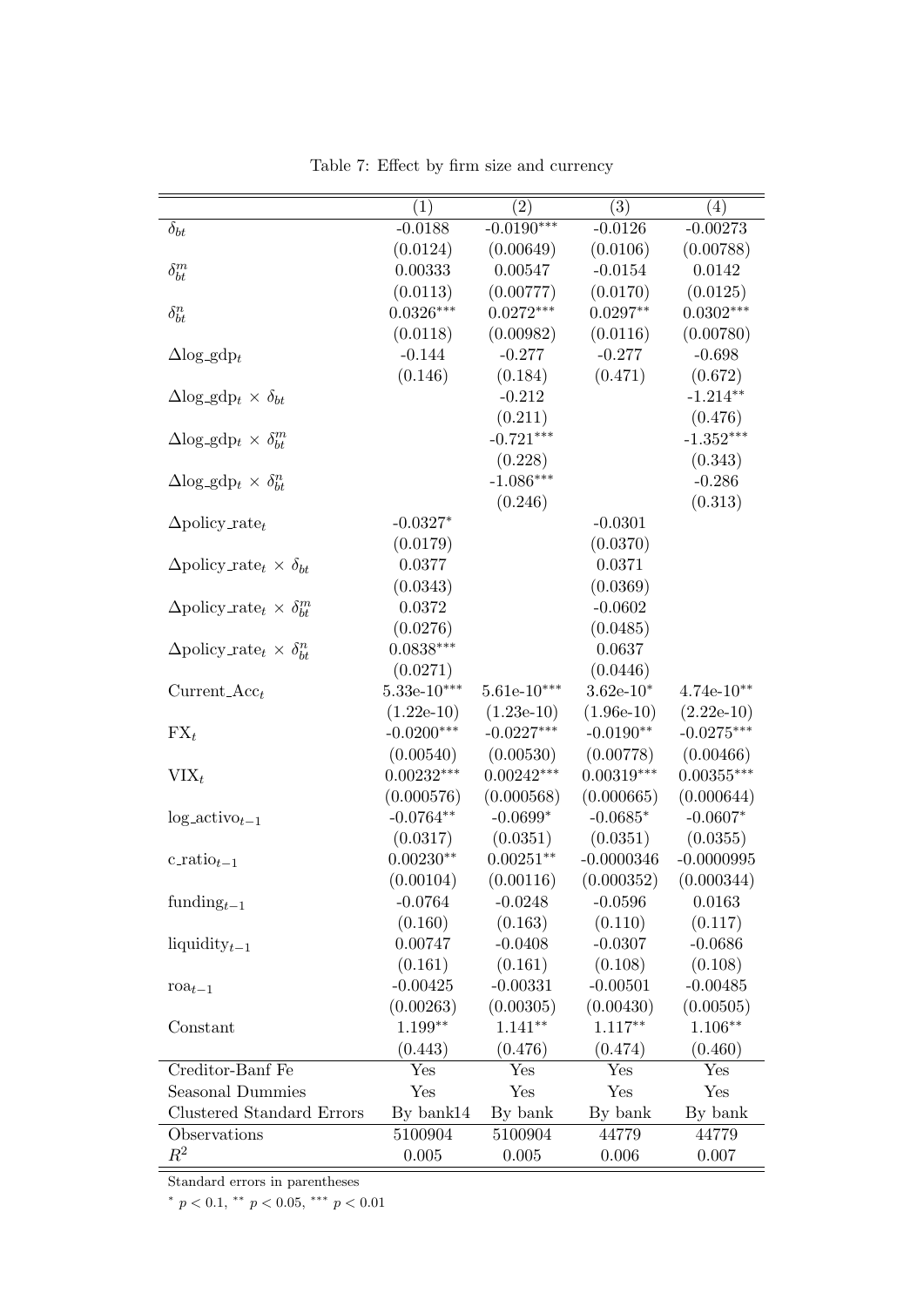## 5 Concluding Remarks

Macroprudential policies have gained and important momentum in the policy circles. Their main objective is to face systemic risk and to enhance the financial systems resilience. However, fulfilling this objective comes at a cost as macroprudential may affect, intentionally or as an unintended consequence, other financial and macroeconomic variables when dealing with systemic risk. In this paper we contribute to assessing the effect of a specific piece of macroprudential regulation on credit growth.

Specifically, we examine the effect of the use of expected losses provisioning in Mexico on credit growth. To achieve this we use a large dataset, with over five million observations, of commercial loans extended by banks operating in Mexico. We find that the implementation of this policy indeed decreased credit growth, and that the effect of this decrease is larger in peso-denominated loans than in dollar-denominated ones.

Another interesting finding has to do with banks authorized to use their own techniques via internal models to estimate loan loss provisions. We find that in general the use of internal models allow banks to decrease less, or even increase, credit growth as compared to the effect of the methodology established in the regulation. Also, we do not find any differenced effect of the policy in different parts of the cycle, however we do find that internal methodologies are countercyclical, a desirable feature on a macroprudential policy.

Future research should consider if this specific policy attains its goal of mitigating systemic risk in order to make a complete cost-benefit evaluation of the policy. Moreover, other provisioning systems should be assessed in the same spirit as this one. Final, different pieces of regulation interact at the national and international level. A complete research regarding what is the aggregate effect of macroprudential policies and if there exist spillover effects should be considered.

#### References

- [Adrian et al., 2012] Adrian, T., Colla, P., and Shin, H. S. (2012). Which financial frictions? parsing the evidence from the financial crisis of 2007 to 2009. In NBER Macroeconomics Annual 2012, Volume 27, pages 159–214. University of Chicago Press.
- [Aiyar et al., 2014] Aiyar, S., Calomiris, C. W., and Wieladek, T. (2014). Does macroprudential regulation leak? evidence from a uk policy experiment. Journal of Money, Credit and Banking,  $46(s1):181-214$ .
- [Akinci and Olmstead-Rumsey, 2015] Akinci, O. and Olmstead-Rumsey, J. (2015). How effective are macroprudential policies? an empirical investigation.
- [Alpanda et al., 2014] Alpanda, S., Cateau, G., and Meh, C. (2014). A policy model to analyze macroprudential regulations and monetary policy.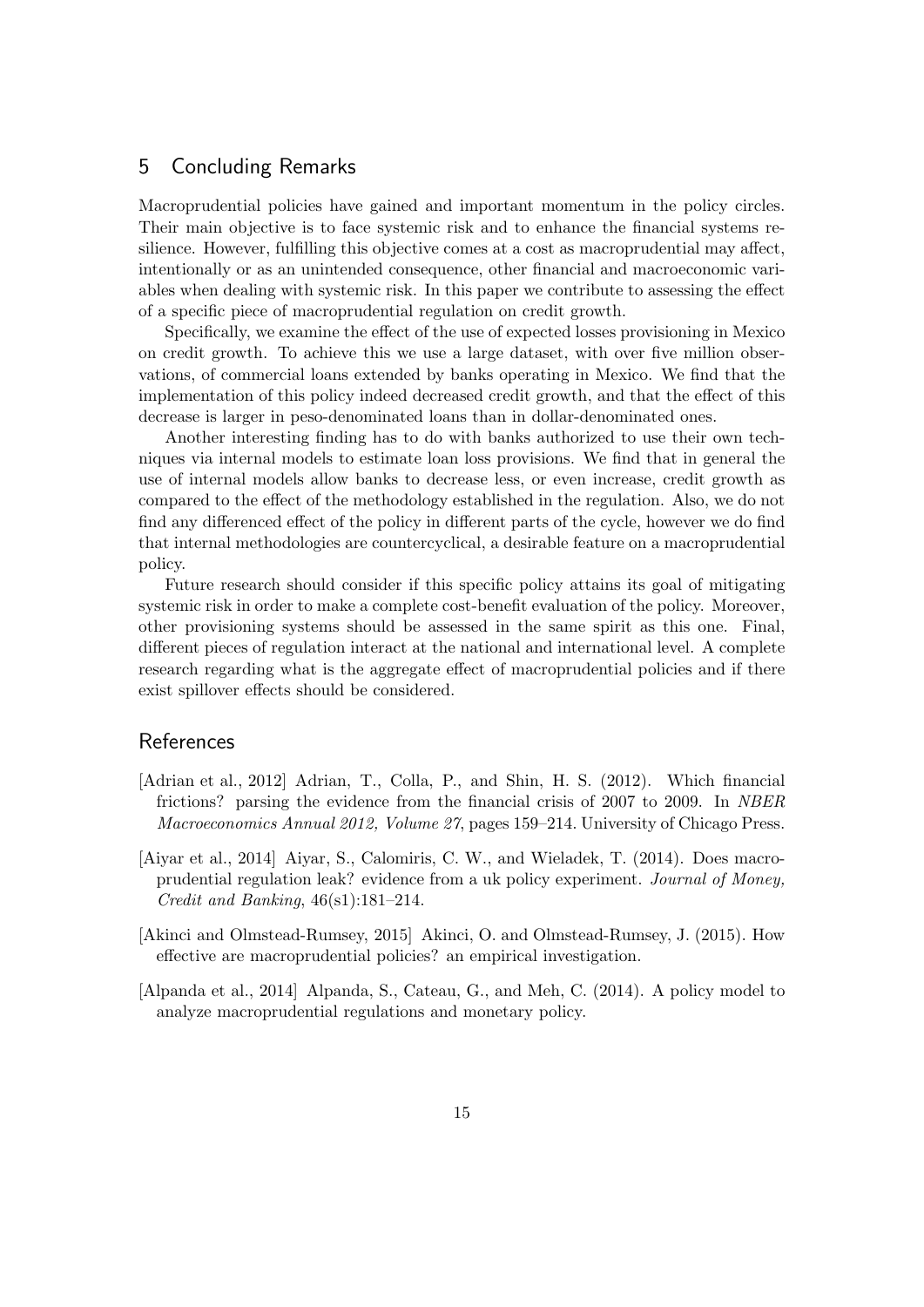- [Altunbas et al., 2010] Altunbas, Y., Gambacorta, L., and Marques-Ibanez, D. (2010). Does monetary policy affect bank risk-taking? International Journal of Central Banking.
- [Angelini et al., 2011] Angelini, P., Neri, S., and Panetta, F. (2011). Monetary and macroprudential policies. Bank of Italy Temi di Discussione (Working Paper) No, 801.
- [Ayuso et al., 2004] Ayuso, J., Pérez, D., and Saurina, J. (2004). Are capital buffers pro-cyclical?: Evidence from spanish panel data. Journal of financial intermediation, 13(2):249–264.
- [Basten and Koch, 2015] Basten, C. C. and Koch, C. (2015). Higher bank capital requirements and mortgage pricing: evidence from the countercyclical capital buffer  $(ccb).$
- [Borio, 2014] Borio, C. (2014). Macroprudential frameworks:(too) great expectations. Macroprudentialism. VoxEU eBook, CEPR, London, pages 29–45.
- [Borio and Zhu, 2012] Borio, C. and Zhu, H. (2012). Capital regulation, risk-taking and monetary policy: a missing link in the transmission mechanism? Journal of Financial Stability, 8(4):236–251.
- [Brei and Gambacorta, 2014] Brei, M. and Gambacorta, L. (2014). The leverage ratio over the cycle.
- [Bruno et al., 2015] Bruno, V., Shim, I., and Shin, H. S. (2015). Comparative assessment of macroprudential policies.
- [Camors and Peydro, 2014] Camors, C. D. and Peydro, J.-L. (2014). Macroprudential and monetary policy: Loan-level evidence from reserve requirements. Technical report, mimeo, Universitat Pompeu Fabra, Spain.
- [Cerutti et al., 2015] Cerutti, E., Claessens, S., and Laeven, L. (2015). The use and effectiveness of macroprudential policies: new evidence. Journal of Financial Stability.
- [Claessens et al., 2013] Claessens, S., Ghosh, S. R., and Mihet, R. (2013). Macroprudential policies to mitigate financial system vulnerabilities. Journal of International Money and Finance, 39:153–185.
- [Drehmann, 2013] Drehmann, M. (2013). Total credit as an early warning indicator for systemic banking crises. *BIS Quarterly Review*, June.
- [Drehmann and Gambacorta, 2012] Drehmann, M. and Gambacorta, L. (2012). The effects of countercyclical capital buffers on bank lending. Applied Economics Letters, 19(7):603–608.
- [Flores et al., ] Flores, J. A. E., Basualdo, T. L., and Sordo, A. R. Q. Regulatory use of system-wide estimations of pd, lgd and ead.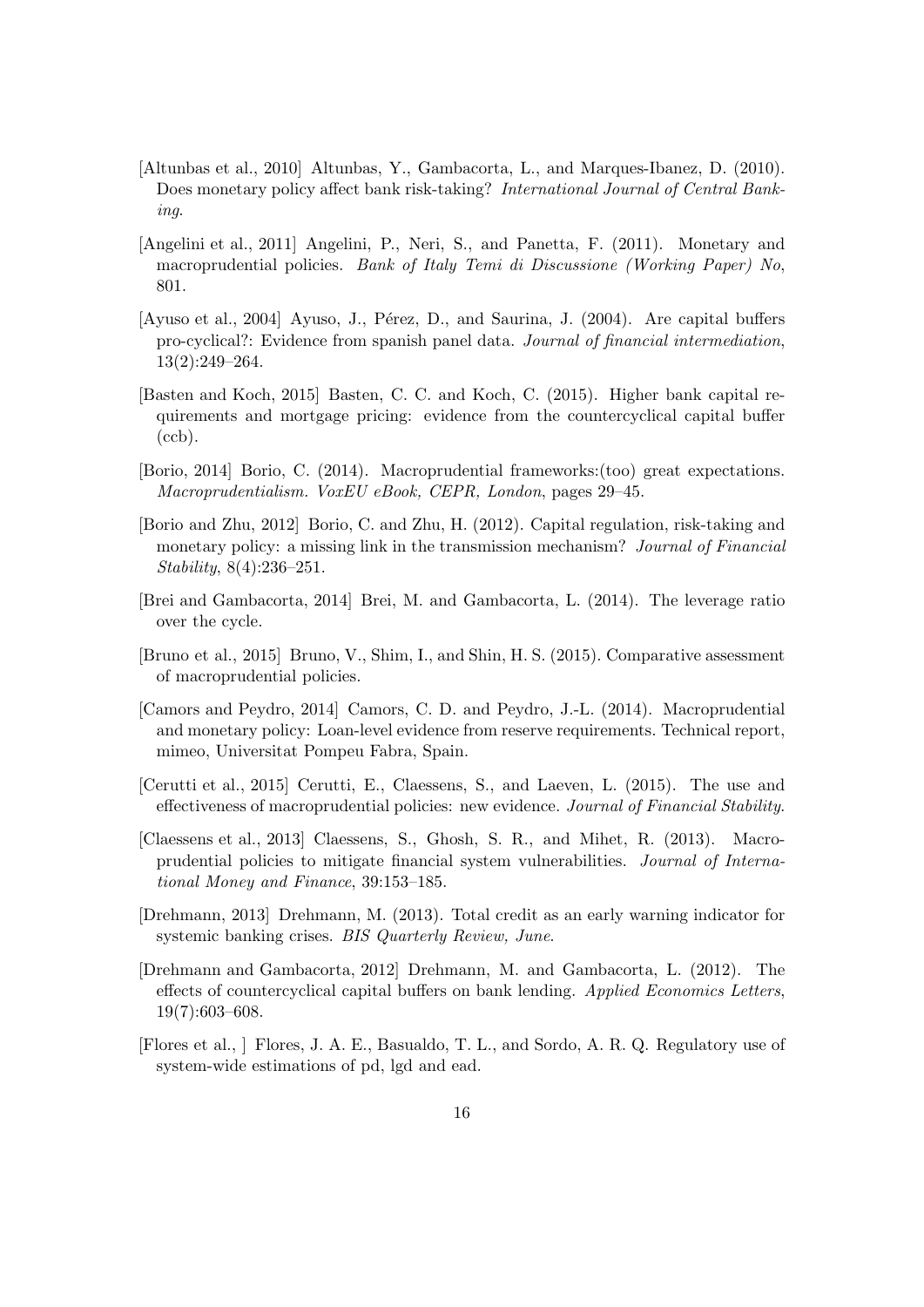- [Gambacorta, 2005] Gambacorta, L. (2005). Inside the bank lending channel. European Economic Review, 49(7):1737–1759.
- [Jara et al., 2009] Jara, A., Moreno, R., and Tovar, C. E. (2009). The global crisis and latin america: financial impact and policy responses. BIS Quarterly Review, June.
- [Jiménez et al., 2014] Jiménez, G., Ongena, S., Peydró, J.-L., and Saurina, J. (2014). Hazardous times for monetary policy: What do twenty-three million bank loans say about the effects of monetary policy on credit risk-taking? Econometrica, 82(2):463– 505.
- [Jiménez et al., 2012] Jiménez, G., Ongena, S., Peydró, J.-L., and Saurina Salas, J. (2012). Macroprudential policy, countercyclical bank capital buffers and credit supply: Evidence from the spanish dynamic provisioning experiments. National Bank of Belgium Working Paper, (231).
- [Lambertini et al., 2013] Lambertini, L., Mendicino, C., and Punzi, M. T. (2013). Leaning against boom–bust cycles in credit and housing prices. Journal of Economic Dynamics and Control, 37(8):1500–1522.
- [Levin Konigsberg, 2015] Levin Konigsberg, G. (2015). Provisiones según pérdidas esperadas y la capacidad de absorción de choques de los bancos: un enfoque de equilibrio general. Thesis, ITAM, México.
- [Tovar Mora et al., 2012] Tovar Mora, C. E., Garcia-Escribano, M., and Vera Martin, M. (2012). Credit growth and the effectiveness of reserve requirements and other macroprudential instruments in latin america.

# Apendix: Random effects estimation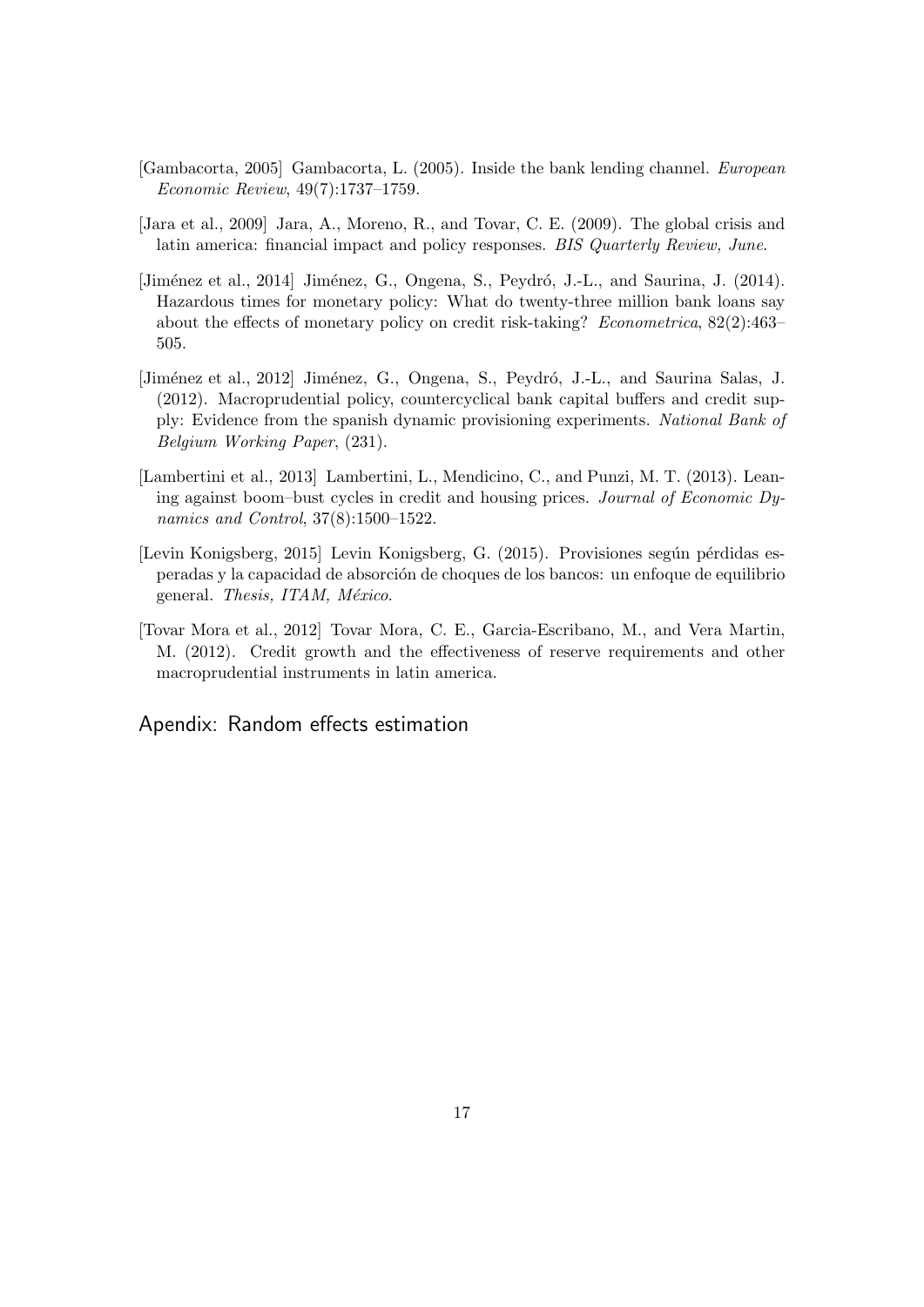|                                  | All           | Large         | Medium        | Sectoral Growth |
|----------------------------------|---------------|---------------|---------------|-----------------|
| $\delta_{bt}$                    | $-0.0167**$   | $-0.00598$    | $-0.0170**$   | $-0.0164***$    |
|                                  | (0.00774)     | (0.00833)     | (0.00787)     | (0.00579)       |
| $\delta_{bt}^m$                  | 0.0118        | $-0.00624$    | 0.0119        | 0.0127          |
|                                  | (0.00880)     | (0.00460)     | (0.00902)     | (0.00829)       |
|                                  | 0.0102        | $0.0270***$   | 0.00952       | 0.0108          |
| $\delta_{bt}^n$                  | (0.00908)     | (0.00516)     | (0.00948)     | (0.00861)       |
|                                  | $-0.180$      | $-0.0890$     | $-0.181$      | $-0.415$        |
| $\Delta$ log_gdp <sub>t</sub>    |               |               |               |                 |
|                                  | (0.134)       | (0.138)       | (0.139)       | (0.982)         |
| $\Delta$ Plicy_rate <sub>t</sub> | $-0.0104$     | $0.0297***$   | $-0.0115$     | $-0.0106$       |
|                                  | (0.0105)      | (0.00939)     | (0.0108)      | (0.0147)        |
| $Current\_Acc_t$                 | $1.65e-10*$   | 8.58e-11      | $1.68e-10*$   | $1.75e-10*$     |
|                                  | $(9.56e-11)$  | $(7.74e-11)$  | $(9.72e-11)$  | $(1.01e-10)$    |
| $\mathbf{FX}_t$                  | $-0.00626***$ | $-0.00908***$ | $-0.00625***$ | $-0.00640$      |
|                                  | (0.00218)     | (0.00194)     | (0.00223)     | (0.00391)       |
| $VIX_t$                          | $0.000972***$ | $0.000706**$  | $0.000986***$ | $0.00121***$    |
|                                  | (0.000273)    | (0.000345)    | (0.000282)    | (0.000400)      |
| $log\_active_{t-1}$              | $0.0176***$   | 0.00219       | $0.0184***$   | $0.0181***$     |
|                                  | (0.00593)     | (0.00222)     | (0.00609)     | (0.00593)       |
| $icap_{t-1}$                     | $-0.00218$    | 0.000809      | $-0.00234*$   | $-0.00230$      |
|                                  | (0.00134)     | (0.000909)    | (0.00140)     | (0.00150)       |
| fonde $o_{t-1}$                  | $-0.0695$     | 0.0136        | $-0.0634$     | $-0.0525$       |
|                                  | (0.108)       | (0.0545)      | (0.111)       | (0.108)         |
| liquidity $t-1$                  | $-0.0754$     | 0.00815       | $-0.0867$     | $-0.0940$       |
|                                  | (0.131)       | (0.0612)      | (0.134)       | (0.130)         |
| $\text{roa}_{t-1}$               | $-0.000605$   | $-0.00321$    | $-0.000598$   | $-0.000513$     |
|                                  | (0.00353)     | (0.00295)     | (0.00359)     | (0.00375)       |
| Constant                         | $-0.129*$     | $-0.00820$    | $-0.134*$     | $-0.124$        |
|                                  | (0.0745)      | (0.0460)      | (0.0760)      | (0.0905)        |
| Observations                     | 5100904       | 128802        | 4972102       | 5100904         |
| $R^2$                            |               |               |               |                 |

Table 8: Random effects estimation in local currency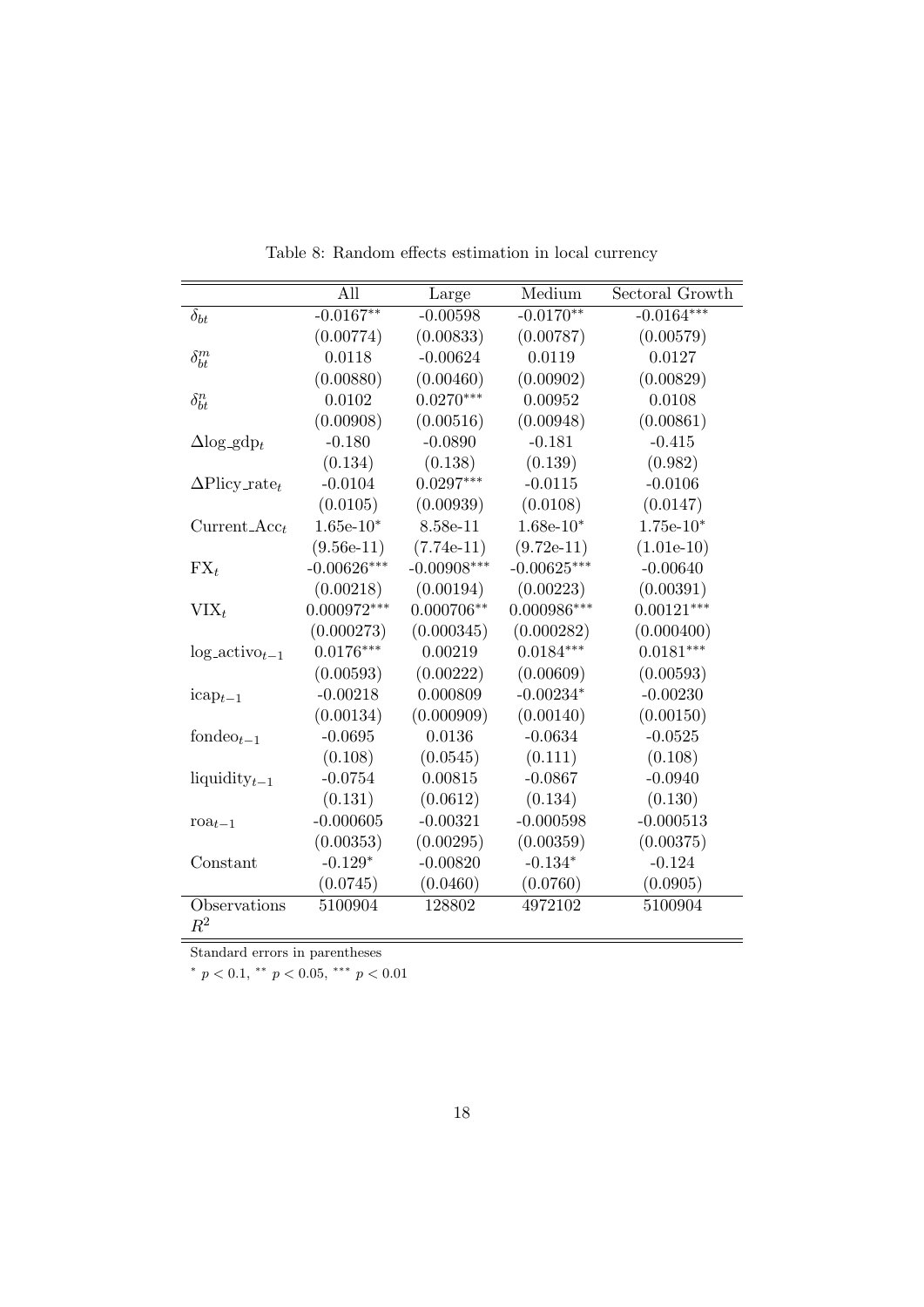|                                   | All          | Large        | Medium       | Sectoral Growth |
|-----------------------------------|--------------|--------------|--------------|-----------------|
| $\delta_{bt}$                     | 0.00144      | $-0.00126$   | 0.00436      | 0.000665        |
|                                   | (0.0105)     | (0.0191)     | (0.0127)     | (0.0111)        |
| $\delta_{bt}^m$                   | 0.00738      | $0.0432**$   | $-0.0115$    | 0.00507         |
|                                   | (0.00822)    | (0.0168)     | (0.0110)     | (0.00883)       |
| $\delta_{bt}^n$                   | $0.0349***$  | $0.0494***$  | $0.0280***$  | $0.0346***$     |
|                                   | (0.00849)    | (0.0167)     | (0.0107)     | (0.00895)       |
| $\Delta$ log_gdp <sub>t</sub>     | $-0.435$     | $-0.197$     | $-0.574$     | $-0.958$        |
|                                   | (0.455)      | (0.632)      | (0.444)      | (0.790)         |
| $\Delta$ Policy_rate <sub>t</sub> | $-0.0166$    | 0.0246       | $-0.0445$    | $-0.0323$       |
|                                   | (0.0267)     | (0.0267)     | (0.0432)     | (0.0445)        |
| $Current\_Acc_t$                  | 2.92e-12     | $-5.59e-11$  | 4.77e-11     | $-4.47e-11$     |
|                                   | $(1.80e-10)$ | $(1.72e-10)$ | $(1.90e-10)$ | $(1.60e-10)$    |
| $\mathbf{FX}_t$                   | $-0.00311$   | $-0.00785$   | 0.000127     | $-0.00218$      |
|                                   | (0.00542)    | (0.00782)    | (0.00701)    | (0.00481)       |
| $VIX_t$                           | $0.00151***$ | 0.00101      | $0.00185**$  | $0.00212**$     |
|                                   | (0.000584)   | (0.00112)    | (0.000904)   | (0.000837)      |
| $log\_active_{t-1}$               | $-0.00268$   | $-0.00264$   | $-0.00245$   | $-0.00261$      |
|                                   | (0.00337)    | (0.00593)    | (0.00576)    | (0.00336)       |
|                                   | 0.0000484    | $-0.000371$  | 0.000280     | 0.000121        |
| $icap_{t-1}$                      | (0.000288)   | (0.000743)   | (0.000251)   | (0.000288)      |
| fonde $o_{t-1}$                   | $-0.0217$    | $-0.154**$   | 0.0631       | $-0.0184$       |
|                                   | (0.0618)     | (0.0742)     | (0.0746)     | (0.0640)        |
|                                   | 0.0527       | $0.223*$     | $-0.0614$    | 0.0455          |
| liquidity $t-1$                   | (0.0881)     | (0.118)      | (0.0962)     | (0.0892)        |
|                                   | 0.000659     | 0.000706     | 0.00218      | 0.000478        |
| $\text{roa}_{t-1}$                |              |              |              |                 |
|                                   | (0.00448)    | (0.00441)    | (0.00746)    | (0.00475)       |
| Constant                          | $-0.0269$    | 0.0349       | $-0.0721$    | $-0.0883$       |
|                                   | (0.0848)     | (0.152)      | (0.0984)     | (0.113)         |
| Observations<br>$R^2$             | 44779        | 18771        | 26008        | 44779           |

Table 9: Random effects estimation in foreign currency